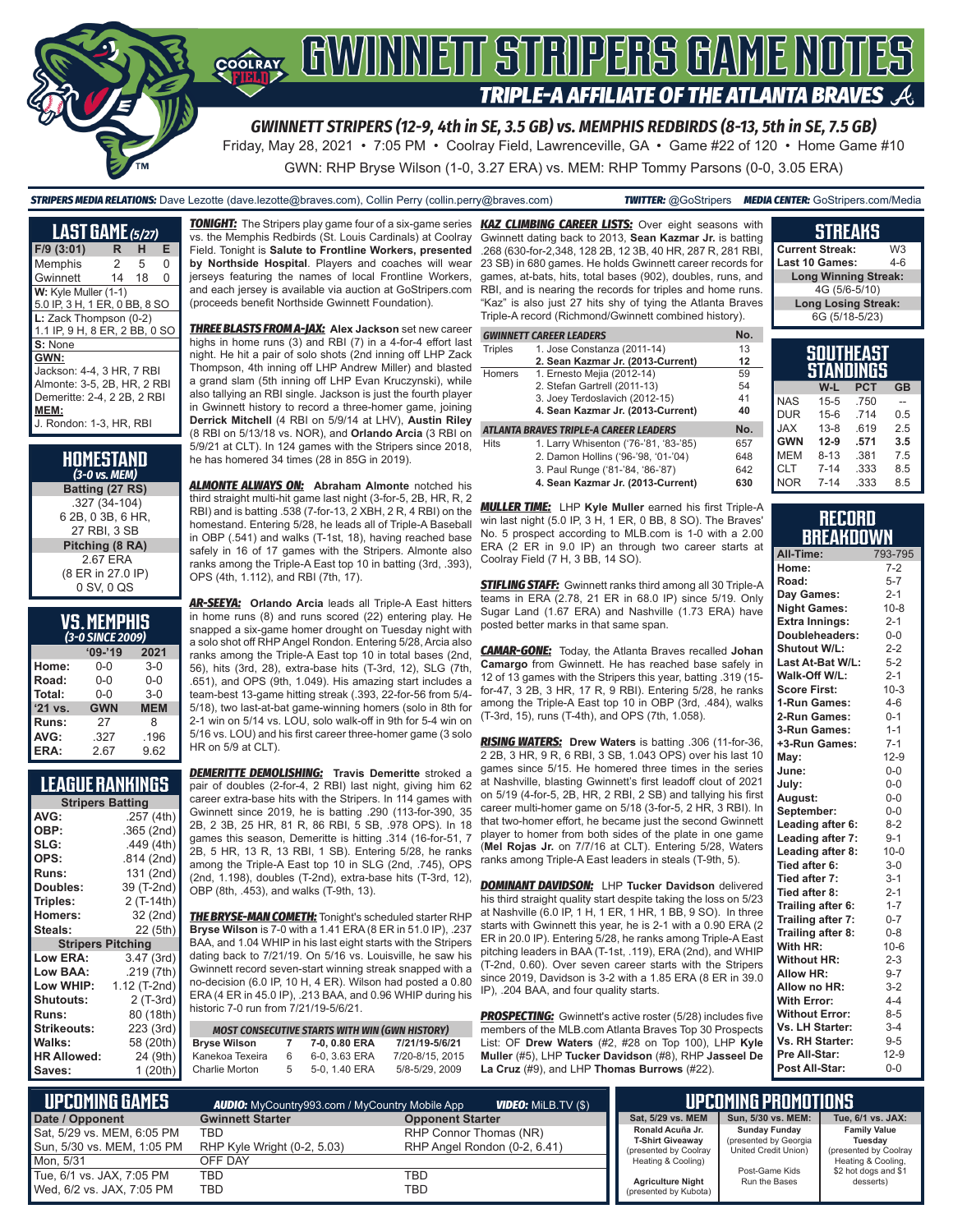

| <b>MANAGER MATT TUIASOSOPO</b>                                                                                                                                                                                                                                                                                                                                                                                                                                                                                                                                                                                                                                                                                                                                                                                                                                                                                                                                                                                                                                                                                                                                             | <b>VS. 2021 OPPONENTS</b>                                                                                                                                                                                                                                                                                                                                                                                                                                                                                                                                                                                                                                                                                                                                                                                                                            |
|----------------------------------------------------------------------------------------------------------------------------------------------------------------------------------------------------------------------------------------------------------------------------------------------------------------------------------------------------------------------------------------------------------------------------------------------------------------------------------------------------------------------------------------------------------------------------------------------------------------------------------------------------------------------------------------------------------------------------------------------------------------------------------------------------------------------------------------------------------------------------------------------------------------------------------------------------------------------------------------------------------------------------------------------------------------------------------------------------------------------------------------------------------------------------|------------------------------------------------------------------------------------------------------------------------------------------------------------------------------------------------------------------------------------------------------------------------------------------------------------------------------------------------------------------------------------------------------------------------------------------------------------------------------------------------------------------------------------------------------------------------------------------------------------------------------------------------------------------------------------------------------------------------------------------------------------------------------------------------------------------------------------------------------|
| <b>Matt Tuiasosopo</b> enters his first season as Gwinnett manager and his third season<br>as a coach in the Atlanta Braves organization in 2021. He was named the seventh<br>manager in team history on 3/30/21. Tuiasosopo is both the youngest manager in<br>team history (age 34) and the first former Gwinnett player to manage the club (hit<br>.221 with 19 HR, 73 RBI in 178 games from 2016-17).<br>Tuiasosopo made his managerial debut in 2019 with Class-A Rome, leading the club                                                                                                                                                                                                                                                                                                                                                                                                                                                                                                                                                                                                                                                                              | <b>Road</b><br>Home<br>Total<br>Home<br><b>Road</b><br>Total<br><b>CHA</b><br>COL<br>$5 - 1$<br>$5 - 1$<br>---<br>$\overline{\phantom{a}}$<br>---<br>---<br><b>DUR</b><br>LOU<br>$4 - 2$<br>$4 - 2$<br>$\overline{a}$<br>$\overline{a}$<br>$\cdots$<br>$---$<br><b>JAX</b><br><b>MW DIV</b><br>$4 - 2$<br>$0-0$<br>$4 - 2$<br>---<br>---<br>$\qquad \qquad -\qquad$<br><b>MEM</b><br>$3-0$<br>$3-0$<br>$\overline{a}$<br><b>NAS</b><br>$0-6$<br>$0-6$<br>---<br><b>NOR</b><br>---<br>---<br>$\overline{a}$                                                                                                                                                                                                                                                                                                                                           |
| to a 65-74 record and earning Atlanta's Bobby Cox Award for minor league manager<br>of the year. He was set to return to Rome in 2020, but was reassigned to the Braves                                                                                                                                                                                                                                                                                                                                                                                                                                                                                                                                                                                                                                                                                                                                                                                                                                                                                                                                                                                                    | <b>SE DIV</b><br>$5 - 7$<br>$3-0$<br>$8 - 7$                                                                                                                                                                                                                                                                                                                                                                                                                                                                                                                                                                                                                                                                                                                                                                                                         |
| Alternate Site at Coolray Field once the MiLB season was canceled.<br><b>PCT</b><br>Tuiasosopo's Managerial Career<br>W-L<br><b>Playoffs</b><br><b>Games</b>                                                                                                                                                                                                                                                                                                                                                                                                                                                                                                                                                                                                                                                                                                                                                                                                                                                                                                                                                                                                               | LAST AT-BAT WINS (5)                                                                                                                                                                                                                                                                                                                                                                                                                                                                                                                                                                                                                                                                                                                                                                                                                                 |
| With Gwinnett (1 Season):<br>21<br>$12-9$<br>.571<br>0<br>MiLB Career (2 Seasons):<br>160<br>77-83<br>.481<br>0                                                                                                                                                                                                                                                                                                                                                                                                                                                                                                                                                                                                                                                                                                                                                                                                                                                                                                                                                                                                                                                            | The Stripers are 5-2 (.714) in games decided in the last at-bat in 2021.<br>Date/Opponent<br><b>Score</b><br><b>Game-Winning Play</b>                                                                                                                                                                                                                                                                                                                                                                                                                                                                                                                                                                                                                                                                                                                |
| All staff bios available in the 2021 Stripers Media Guide                                                                                                                                                                                                                                                                                                                                                                                                                                                                                                                                                                                                                                                                                                                                                                                                                                                                                                                                                                                                                                                                                                                  | 5/4 at Charlotte<br>10-9 (12th)<br>Almonte scores on E4 (Reynolds)<br>5/9 at Charlotte<br>12-9 (10th)<br>Camargo RBI single                                                                                                                                                                                                                                                                                                                                                                                                                                                                                                                                                                                                                                                                                                                          |
| <b>EJECTIONS (1)</b><br>Date/Inning<br>Player/Coach<br><b>Umpire</b><br>5/25 vs. MEM, 7th Inning<br>Goins, Ryan<br><b>HP Clint Vondrak</b>                                                                                                                                                                                                                                                                                                                                                                                                                                                                                                                                                                                                                                                                                                                                                                                                                                                                                                                                                                                                                                 | 5/14 vs. Louisville<br>$2-1$ (8th)<br>Arcia 2-out solo HR<br>5-4 $(9th)*$<br>5/16 vs. Louisville<br>Arcia walk-off solo HR<br>$2-1$ (9th) <sup>*</sup><br>5/25 vs. Memphis<br>Kazmar walk-off single<br>*Denotes "walk-off" win                                                                                                                                                                                                                                                                                                                                                                                                                                                                                                                                                                                                                      |
| <b>TEAM DEFENSE (GTH IN TRIPLE-A EAST)</b>                                                                                                                                                                                                                                                                                                                                                                                                                                                                                                                                                                                                                                                                                                                                                                                                                                                                                                                                                                                                                                                                                                                                 | <b>GWINNETT PLAYERS USED (46 IN 2021)</b>                                                                                                                                                                                                                                                                                                                                                                                                                                                                                                                                                                                                                                                                                                                                                                                                            |
| E<br><b>PCT</b><br>G<br><b>TC</b><br>PO<br><b>DP</b><br>A<br>764<br>.984<br>21<br>561<br>191<br>12<br>18<br><b>SB</b><br><b>PCT</b><br>PB<br>W-L<br><b>Catchers</b><br>$\mathsf{cs}$<br><b>ATT</b><br>0<br>$\mathbf{1}$<br>Casteel, Ryan<br>$\mathbf{1}$<br>.000<br>1<br>$1 - 1$<br>.000<br>Jackson, Alex<br>$\mathbf{1}$<br>0<br>0<br>$2 - 2$<br>1<br>$\overline{2}$<br>Lucroy, Jonathan<br>4<br>6<br>.333<br>$\mathbf{1}$<br>$1 - 4$<br>3<br>0<br>Martinez, Carlos<br>3<br>.000<br>$\mathbf{1}$<br>$2 - 1$<br>Mathis, Jeff<br>0<br>0<br>0<br>0<br>$0-0$<br>---<br>$\overline{2}$<br>$\overline{2}$<br>0<br>Morales, Jonathan<br>4<br>500<br>$6 - 1$<br>$\overline{3}$<br>4<br>15<br>11<br>.267<br>$12-9$<br>Total:<br><b>Outfield Assists (3):</b><br>Almonte (1), Inciarte (1), Waters (1)<br>Pitcher Pickoffs (1):<br>Muller (1)<br><b>Catcher Pickoffs (1):</b><br>Casteel (1)                                                                                                                                                                                                                                                                                        | Victor Arano, Jesse Biddle, Chasen Bradford,<br>Pitchers (25):<br>Thomas Burrows, Jesse Chavez, Tucker Davidson,<br>Jasseel De La Cruz, Carl Edwards Jr., Jay Flaa,<br>Shane Greene, Daysbel Hernandez, Mitch Horacek,<br>Connor Johnstone, Nate Jones, Trevor Kelley, Dylan Lee,<br>Chris Martin, Kyle Muller, Sean Newcomb, Tanner Roark,<br>Jose Rodriguez, Edgar Santana, Jacob Webb, Bryse Wilson,<br>Kyle Wright<br>Position (21):<br>Abraham Almonte, Orlando Arcia, Jaycob Brugman,<br>Johan Camargo, Ryan Casteel, Travis Demeritte,<br>Phillip Ervin, Ryan Goins, Terrance Gore, Guillermo Heredia,<br>Ender Inciarte, Alex Jackson, Sean Kazmar Jr., Jason Kipnis,<br>Jonathan Lucroy, Carlos Martinez, Jonathan Morales,<br>Yolmer Sanchez, Travis Snider, Riley Unroe, Drew Waters<br>Italics = Player no longer in Braves organization |
| <b>STARTS</b><br><b>By Batting Order</b>                                                                                                                                                                                                                                                                                                                                                                                                                                                                                                                                                                                                                                                                                                                                                                                                                                                                                                                                                                                                                                                                                                                                   | <b>BASS-LANTA</b>                                                                                                                                                                                                                                                                                                                                                                                                                                                                                                                                                                                                                                                                                                                                                                                                                                    |
| Waters (13), Inciarte (6), Almonte (1), Ervin (1)<br>1:<br>Arcia (8), Goins (5), Waters (3), Kipnis (2), Camargo (1), Heredia (1), Sanchez (1)<br>2:<br>Arcia (12), Camargo (5), Lucroy (3), Jackson (1)<br>3:<br>Demeritte (8), Camargo (7), Almonte (3), Jackson (1), Kazmar Jr. (1), Lucroy (1)<br>4:<br>Almonte (8), Kazmar Jr. (4), Demeritte (3), Jackson (2), Snider (2), Lucroy (1),<br>5:<br>Sanchez (1)<br>Ervin (4), Goins (4), Almonte (3), Sanchez (3), Snider (3), Casteel (2),<br>6:<br>Demeritte (1), Kazmar Jr. (1)<br>Ervin (6), Goins (5), Kazmar Jr. (4), Morales (2), Sanchez (2), Almonte (1),<br>7:<br>Snider (1)<br>Sanchez (7), Morales (5), Casteel (2), Goins (2), Brugman (1), Ervin (1), Gore (1),<br>8:<br>Martinez (1), Unroe (1)<br>Casteel (2), Martinez (2), Morales (1), Unroe (1)<br>9:<br>Pitcher Spot (15)<br><b>By Position</b><br>Morales (7), Lucroy (5), Jackson (4), Martinez (3), Casteel (2)<br>C:<br>Camargo (8), Casteel (4), Kazmar Jr. (4), Snider (3), Unroe (2)<br>1B:<br><b>2B:</b> Goins (13), Sanchez (5), Kipnis (2), Kazmar Jr. (1)<br><b>3B:</b> Sanchez (8), Camargo (5), Kazmar Jr. (5), Goins (2), Morales (1) | Including MLB rehab assignments, 15 players have played for both Gwinnett and<br>Atlanta in 2021:<br><b>RHP Bryse Wilson</b><br>LHP Jesse Biddle<br><b>INF Johan Camargo</b><br><b>RHP Kyle Wright</b><br><b>LHP Tucker Davidson</b><br>RHP Carl Edwards Jr.<br>OF Guillermo Heredia (Rehab)<br>OF Ender Inciarte (Rehab)<br>C Alex Jackson (Rehab)<br><b>RHP Nate Jones</b><br>INF Sean Kazmar Jr.<br>RHP Chris Martin (Rehab)<br><b>LHP Sean Newcomb</b><br>RHP Edgar Santana<br>RHP Jacob Webb                                                                                                                                                                                                                                                                                                                                                    |
| <b>SS:</b> Arcia (19), Goins (1), Sanchez (1)<br><b>LF:</b> Almonte $(7)$ , Ervin $(7)$ , Demeritte $(2)$ , Waters $(2)$ , Gore $(1)$ , Heredia $(1)$ ,                                                                                                                                                                                                                                                                                                                                                                                                                                                                                                                                                                                                                                                                                                                                                                                                                                                                                                                                                                                                                    | <b>BRAVES ON REHAB</b>                                                                                                                                                                                                                                                                                                                                                                                                                                                                                                                                                                                                                                                                                                                                                                                                                               |
| Snider (1)<br>$CF:$ Waters (13), Inciarte (5), Ervin (3)<br>RF: Demeritte (9), Almonte (8), Ervin (2), Snider (1), Waters (1)<br><b>DH:</b> Almonte (1), Arcia (1), Brugman (1), Demeritte (1), Inciarte (1), Snider (1)                                                                                                                                                                                                                                                                                                                                                                                                                                                                                                                                                                                                                                                                                                                                                                                                                                                                                                                                                   | Four Atlanta players have been assigned to rehab with Gwinnett in 2021.<br><b>Player</b><br><b>Injury</b><br><b>Rehab Dates</b><br><b>RHP Chris Martin</b><br>Right Shoulder Inflammation (4/7)<br>$5/5 - 5/11$<br>OF Ender Inciarte<br>Strained Left Hamstring (4/17)<br>$5/6 - 5/12$<br>OF Guillermo Heredia<br>Right Hamstring Inflammation (5/1)<br>5/14<br>C Alex Jackson<br>Strained Left Hamstring (5/2)<br>5/21-Current                                                                                                                                                                                                                                                                                                                                                                                                                      |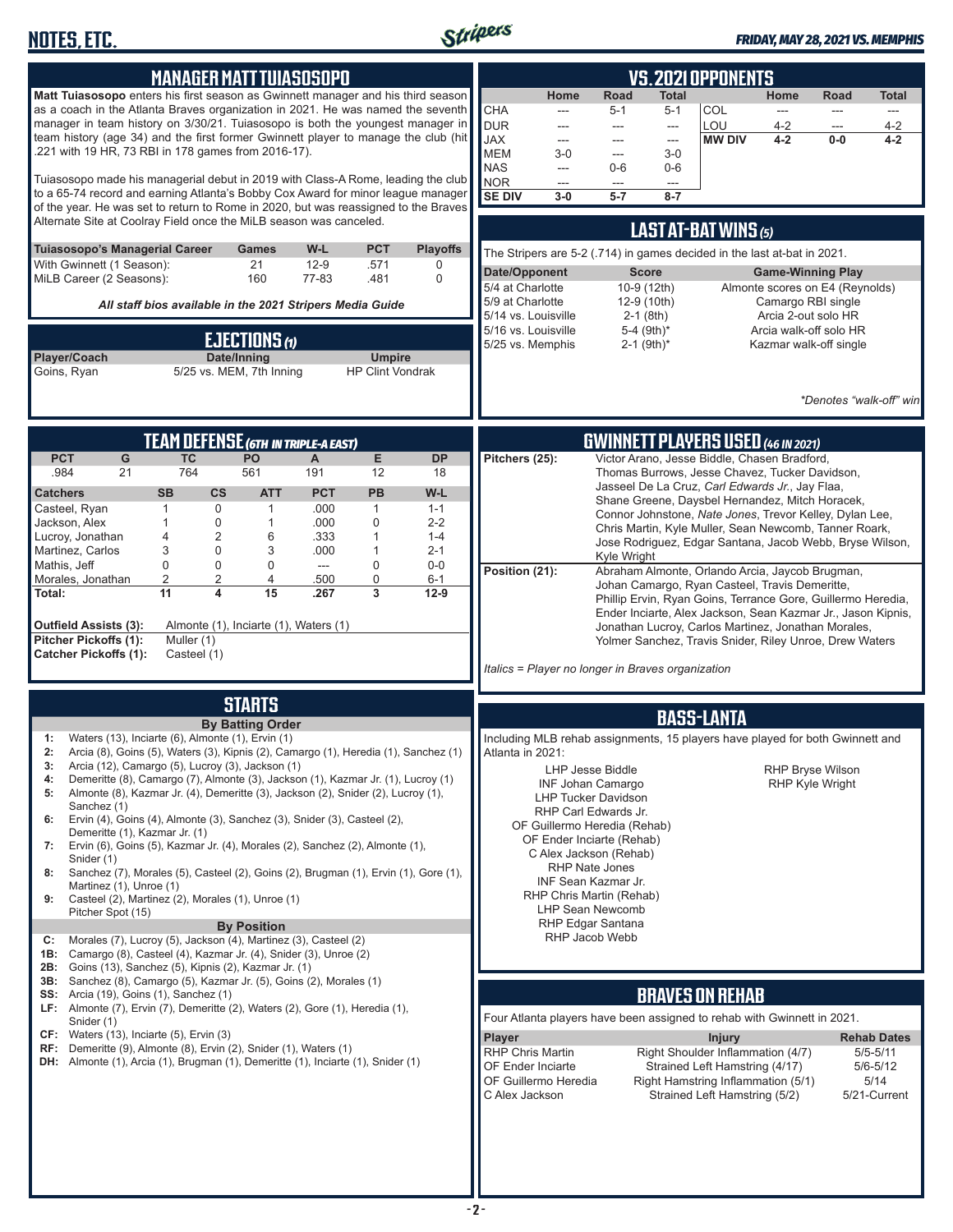## **STARTING PITCHER**



#### *FRIDAY, MAY 28, 2021 VS. MEMPHIS*

# **32****BRYSE WILSON**

|      |     | <b>32 BRYSE WILSON</b>                                            | ON BRAVES 40-MAN ROSTER<br><b>BIO ON PAGE 102 OF MEDIA GUIDE</b> |
|------|-----|-------------------------------------------------------------------|------------------------------------------------------------------|
| B/T: | R/R | <b>BORN:</b> 12/20/97 in Durham, NC (Age 23)                      |                                                                  |
| HT:  | հ-2 | <b>ACQUIRED:</b> Braves' 4th Round Pick in 2016 June draft out of |                                                                  |
| WT:  | 225 | Orange High School (Hillsborough, NC)                             |                                                                  |

*TONIGHT'S START:* Wilson makes his third Triple-A start of 2021 in game four of this six-game series vs. Memphis ... It will be his 29th career appearance (27th start) for the Stripers since 2018 (14-7, 3.68 ERA, 63 ER in 154.0 IP, 154 SO).

**UNBEATEN STREAK:** Wilson is unbeaten in each of his last eight starts for Gwinnett dating back to 7/21/19, going 7-0 with a 1.41 ERA (8 ER in 51.0 IP) and .237 BAA in that span. He set a Gwinnett record with wins in seven consecutive starts from 7/21/19-5/6/21 (7-0, 0.80 ERA), surpassing **Kanekoa Texeira's** six consecutive wins (6-0, 3.63 ERA) from 7/20-8/15, 2015.

*2021 WITH ATLANTA:* He has made five starts for Atlanta this season, going 2-2 with a 4.38 ERA (12 ER in 24.2 IP) ... Made three April starts (1-2, 6.75 ERA) before being optioned on 4/30 ... Recalled twice since, on 5/11 (started vs. Toronto) and 5/22 (started vs. Pittsburgh) ... Most recently optioned to Gwinnett on 5/23.

*2021 SPRING TRAINING:* Vying for Atlanta's No. 5 starter spot, Wilson went 2-0 with a 1.98 ERA (3 ER in 13.2 IP), .288 BAA, and 1.39 WHIP in four appearances (3 starts). The Braves optioned him to the Alternate Training Site on 3/26.

*2020 SEASON:* Was a member of Atlanta's 60-man player pool and spent the majority of the season at the Alternate Training Site in Gwinnett ... Recalled by the Braves three times during the regular season (8/11-18, 9/6-16, 9/21-29) and went 0-1 with a 4.02 ERA (7 ER in 15.2 IP), .286 BAA, 1.72 WHIP, and one save (1-for-1) in six games (2 starts) ... Added to the Braves' NLCS roster on 10/6 and made his MLB Postseason debut in Game 4 vs. the Los Angeles Dodgers on 10/5, out-pitched Clayton Kershaw for the victory (6.0 IP, 1 H, 1 R, 1 ER, 1 HR, 1 BB, 5 SO) as Atlanta won 10-2.

*CAREER ACCOLADES:* **2017:** MiLB.com Braves Organization All-Star, *Baseball America* Low Class-A All-Star, South Atlantic League Postseason All-Star (10-7, 2.50 ERA in 26 starts with Class-A Rome) ... **2018:** Southern League Pitcher of the Week (7/8/18), International League Pitcher of the Week (8/19/18) ... **2019:** *Baseball America*  Triple-A All-Star, Gwinnett Stripers Pitcher of the Year, International League ERA Champion (10-7, 3.42 ERA in 21 starts with Gwinnett).

|              | <b>WILSON'S OVERALL STATS</b> |         |            |       |           |           |           |            |             |
|--------------|-------------------------------|---------|------------|-------|-----------|-----------|-----------|------------|-------------|
| Year         | Team                          | W-L     | <b>ERA</b> | G/GS  | <b>HR</b> | <b>BB</b> | <b>SO</b> | <b>BAA</b> | <b>WHIP</b> |
|              | 2021 ATLANTA (MLB)            | $2 - 2$ | 4.38       | 5/5   |           |           | 15        | .305       | 1.46        |
|              | Gwinnett (AAA)                | $1 - 0$ | 3.27       | 212   |           |           | 8         | .311       | 1.36        |
| MiLB Career: |                               | $30-20$ | 2.95       | 83/78 | 31        | 108       | 437       | .233       | 1.13        |
| MLB Career:  |                               | $5-3$   | 5.35       | 20/12 | 13        | 32        | 52        | .306       | 1.68        |

|                | <b>WILSON'S 2021 SPLITS (WITH GWINNETT)</b> |          |                |  |  |  |  |  |
|----------------|---------------------------------------------|----------|----------------|--|--|--|--|--|
|                | $0-0$ , 6.00 ERA (1G)                       | Vs. LHB: | .364 BAA. 2 HR |  |  |  |  |  |
| Home:<br>Road: | 1-0, 0.00 ERA (1G)                          | Vs. RHB: | .261 BAA, 0 HR |  |  |  |  |  |
|                |                                             |          |                |  |  |  |  |  |

| <b>WILSON VS. MEMPHIS</b> |     |                          |   |           |     |  |    |           |    |           |
|---------------------------|-----|--------------------------|---|-----------|-----|--|----|-----------|----|-----------|
|                           | W-L | ERA                      | G | <b>GS</b> | ΙP  |  | ER | <b>HR</b> | ВB | <b>SO</b> |
| 2021:                     | 0-0 | $\overline{\phantom{a}}$ |   |           | 0.0 |  |    |           |    |           |
| ∥Career:                  | 0-0 | $\overline{a}$           |   |           | 0.0 |  |    |           |    |           |

|             | <b>WILSON'S HIGHS &amp; LOWS</b> |                                     |  |  |  |  |  |  |  |
|-------------|----------------------------------|-------------------------------------|--|--|--|--|--|--|--|
|             | <b>Season</b>                    | Career (MiLB and MLB)               |  |  |  |  |  |  |  |
| IP:         | 6.2 (5/22 vs. PIT)               | 9.0 (7/8/17, ROM vs. WV)            |  |  |  |  |  |  |  |
| Iso:        | 5 (2x, last: 5/11 vs. TOR)       | 13 (8/15/18, GWN vs. LOU)           |  |  |  |  |  |  |  |
| BB:         | 2 (3x, last: 5/22 vs. PIT)       | 4 (5x, last: 8/11/20, ATL @ NYY)    |  |  |  |  |  |  |  |
| Iн:         | 10 (5/16 vs. LOU)                | 10 (2x, last: 5/16/21, GWN vs. LOU) |  |  |  |  |  |  |  |
| <b>IER:</b> | 4 (2x, last: 5/16 vs. LOU)       | 9 (7/11/19, GWN @ CHA)              |  |  |  |  |  |  |  |
| Low-Hit CG: |                                  | 5 Hits (7/8/17, ROM vs. WV)         |  |  |  |  |  |  |  |
| Low-ER CG:  |                                  | 0 Runs (7/8/17, ROM vs. WV)         |  |  |  |  |  |  |  |

|        | <b>WILSON AT THE PLATE</b> |    |   |   |    |    |           |            |    |           |  |
|--------|----------------------------|----|---|---|----|----|-----------|------------|----|-----------|--|
|        | AVG.                       | AB | R | н | 2B | 3B | <b>HR</b> | <b>RBI</b> | BB | <b>SO</b> |  |
| 12021: | .000                       |    |   |   |    |    |           |            |    |           |  |
| MiLB:  | .074                       | 28 |   |   |    |    |           |            |    | 16        |  |
| IMLB:  | 143                        | 21 |   |   |    |    |           |            |    |           |  |

|             | <b>WILSON'S 2021 STARTS (ALL LEVELS)</b> |               |     |    |   |    |    |           |           |       |                     |               |                                                 |
|-------------|------------------------------------------|---------------|-----|----|---|----|----|-----------|-----------|-------|---------------------|---------------|-------------------------------------------------|
| <b>Team</b> | Date/Opp.                                | <b>Result</b> | IP  | н  | R | ER | ΗR | <b>BB</b> | <b>SO</b> | NP-S  | Opp. Starter        | <b>Result</b> | <b>Notes</b>                                    |
| ATL         | 4/18 at CHC                              | W. 1-0        | 5.0 |    |   |    |    |           |           | 69-50 | Kyle Hendricks      | W. 13-4       | Braves win series 2-1; Sunday Night Baseball.   |
| <b>ATL</b>  | 4/25 vs. ARI                             | L. 1-1        | 4.0 |    |   |    |    |           |           | 61-37 | Zac Gallen          | $L.5-0$       | Game 1 of Sunday doubleheader.                  |
| <b>ATL</b>  | 4/29 vs. CHC                             | L. 1-2        | 3.0 |    |   | 4  |    |           |           | 55-34 | Adbert Alzolav      | $L.9-3$       | Tied a MLB career-high for ER allowed in start. |
| <b>GWN</b>  | 5/6 at CLT                               | W. 1-0        | 5.0 |    |   |    |    |           |           | 81-58 | Mike Wright         | W. 4-0        | Set GWN record for consec. starts with win (7). |
| <b>ATL</b>  | 5/11 vs. TOR                             | <b>ND</b>     | 6.0 |    |   |    |    |           |           | 84-58 | Robbie Rav          | $L.5-3$       | Kept Toronto scoreless until Guerrero Jr. HR.   |
| <b>GWN</b>  | 5/16 vs. LOU                             | <b>ND</b>     | 6.0 | 10 |   |    |    |           |           | 93-63 | Ashton Goudeau      | W. 5-4        | First non-win in Gwinnett start since 7/11/19.  |
| ATL         | 5/22 vs. PIT                             | W. 2-2        | 6.2 |    |   |    |    |           |           | 85-55 | <b>Mitch Keller</b> | W. 6-1        | The 6.2 IP were a new MLB career high.          |

|                     | <b>STRIPERS STARTING PITCHERS</b> |            |           |           |                 |                       |                                                                         |  |  |  |
|---------------------|-----------------------------------|------------|-----------|-----------|-----------------|-----------------------|-------------------------------------------------------------------------|--|--|--|
| <b>Pitcher</b>      | W-L                               | <b>ERA</b> | <b>GS</b> | <b>QS</b> | <b>Team W-L</b> | <b>Run Support</b>    | <b>Last Gwinnett Start</b>                                              |  |  |  |
| Davidson, Tucker    | $2 - 1$                           | 0.90       |           |           | $2 - 1$         | 5.33 RPG (16 Tot.)    | 5/23 at NAS (L, 1): 6.0 IP, 1 H, 1 R, 1 ER, 1 BB, 9 SO, 1 HR (82p/51s)  |  |  |  |
| De La Cruz, Jasseel | $0 - 0$                           | 3.38       |           |           | $2 - 1$         | 3.00 RPG (9 Tot.)     | 5/26 vs. MEM (ND): 3.2 IP, 4 H, 4 R, 4 ER, 1 BB, 5 SO, 1 HR (65p/41s)   |  |  |  |
| Johnstone, Connor   | 1-2                               | 4.50       |           |           | 1-2             | 3.33 RPG (10 Tot.)    | 5/13 vs. LOU (L, 1): 4.0 IP, 5 H, 5 R, 5 ER, 0 BB, 3 SO, 2 HR (63p/43s) |  |  |  |
| Muller, Kyle        | 1-1                               | 6.20       | 5         |           | $4 - 1$         | 5.00 RPG (25 Tot.)    | 5/27 vs. MEM (W, 1): 5.0 IP, 3 H, 1 R, 1 ER, 0 BB, 8 SO, 1 HR (81p/52s) |  |  |  |
| Rodriguez, Jose     | $0-0$                             | 0.00       |           |           | $0 - 1$         | $0.00$ RPG $(0$ Tot.) | 5/20 at NAS (ND): 3.0 IP, 2 H, 0 R, 3 BB, 6 SO (56p/36s)                |  |  |  |
| Wilson, Bryse       | $1 - 0$                           | 3.27       |           |           | $2 - 0$         | 3.00 RPG (6 Tot.)     | 5/16 vs. LOU (ND): 6.0 IP, 10 H, 4 R, 4 ER, 0 BB, 3 SO, 2 HR (93p/63s)  |  |  |  |
| Wright, Kyle        | $0 - 2$                           | 5.03       |           |           | $1 - 3$         | 2.00 RPG (8 Tot.)     | 5/25 vs. MEM (ND): 5.0 IP, 4 H, 0 R, 1 BB, 4 SO (88p/55s)               |  |  |  |
| Total:              | $5-6$                             | 3.83       | 21        |           | $12-9$          | 3.52 RPG (74 Tot.)    |                                                                         |  |  |  |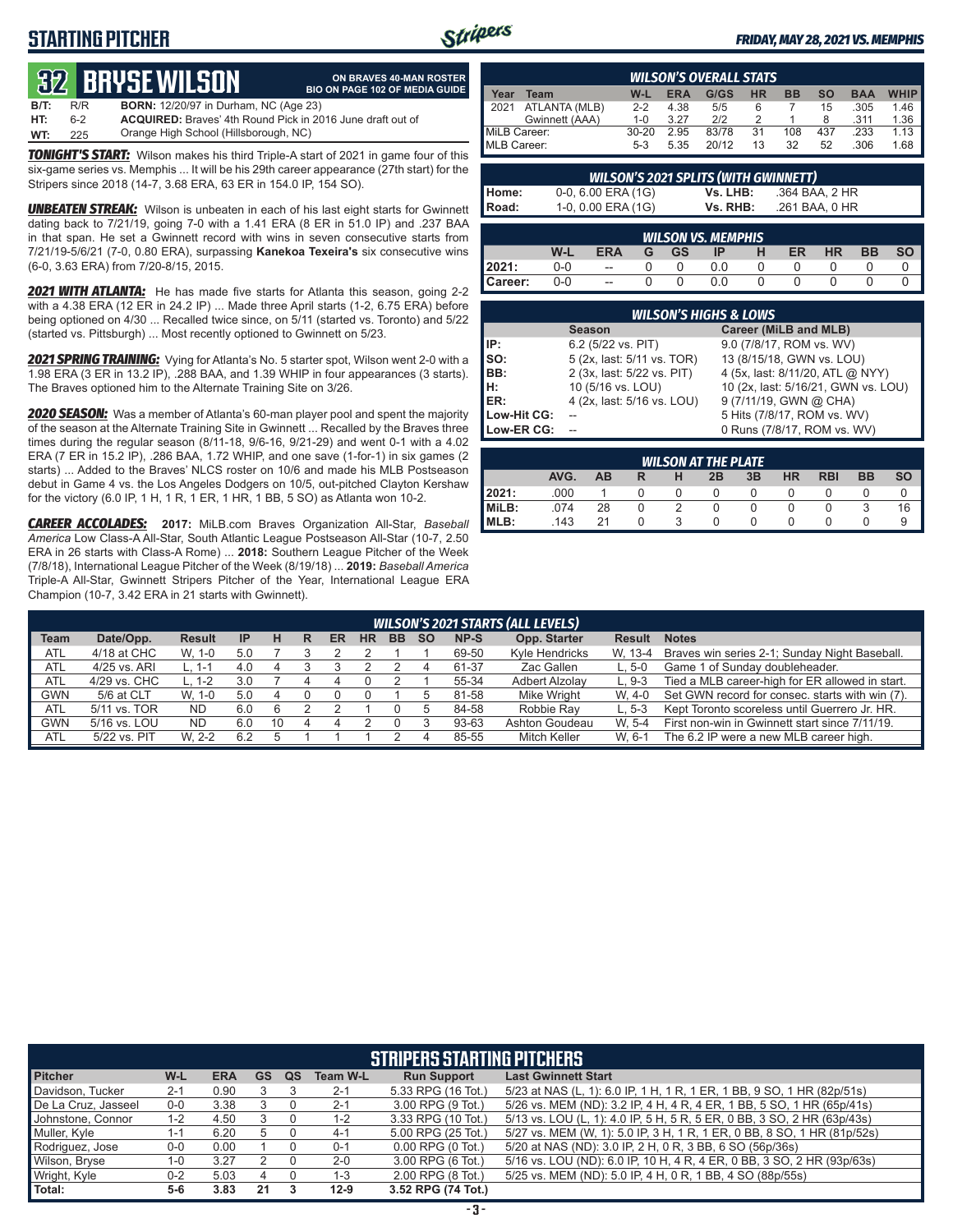

| <b>RELIEF SUMMARY (CURRENT STRIPERS ONLY)</b> |         |            |    |           |            |               |              |                                                                  |                         |
|-----------------------------------------------|---------|------------|----|-----------|------------|---------------|--------------|------------------------------------------------------------------|-------------------------|
| <b>Pitcher</b>                                | W-L     | <b>ERA</b> | G  | <b>GF</b> | <b>HLD</b> | <b>SV/OPP</b> | <b>IR/RS</b> | <b>Last Gwinnett Relief Outing</b>                               | <b>Scoreless Streak</b> |
| Arano, Victor                                 | $0 - 1$ | 4.50       |    | 3         |            | 1/3           | 0/0          | 5/27 vs. MEM: 1.0 IP, 0 H, 0 R, 1 BB, 0 SO (13p/9s)              | 2G (2.0 IP)             |
| Biddle, Jesse (L)                             | $0 - 0$ | 0.00       |    |           |            | 0/0           | 0/0          | 5/22 at NAS: 1.0 IP, 1 H, 0 R, 0 BB, 2 SO (14p/10s)              | 1G (1.0 IP)             |
| Bradford, Chasen                              | $1 - 0$ | 0.96       |    |           |            | 0/0           | 2/2          | 5/25 vs. MEM: 2.0 IP, 1 H, 0 R, 0 BB, 2 SO (21p/16s)             | 5G (9.0 IP)             |
| Burrows, Thomas (L)                           | $1 - 0$ | 1.93       | 6  |           | ۰          | 0/0           | 4/0          | 5/26 vs. MEM: W, 1.0 IP, 0 H, 0 R, 0 BB, 2 SO (13p/11s)          | 1G (1.0 IP)             |
| Chavez, Jesse                                 | $1 - 0$ | 3.00       | 6  | 4         |            | 0/1           | 0/0          | 5/25 vs. MEM: W, 2.0 IP, 2 H, 1 R, 1 ER, 1 BB, 4 SO (35p/25s)    | 0G                      |
| De La Cruz. Jasseel                           | $0 - 0$ | 5.40       | 2  |           |            | 0/0           | 0/0          | 5/11 vs. LOU: 1.0 IP, 0 H, 0 R, 0 BB, 1 SO (9p/7s)               | 1G (1.0 IP)             |
| Greene, Shane                                 | $0 - 0$ | 0.00       |    |           | $\sim$     | 0/0           | 0/0          | 5/26 vs. MEM: 1.1 IP, 0 H, 0 R, 1 BB, 1 SO (16p/8s)              | 2G (2.1 IP)             |
| Johnstone, Connor                             | $0 - 0$ | 0.00       |    |           |            | 0/0           | 5/3          | 5/18 at NAS: 1.1 IP, 0 H, 0 R, 0 BB, 1 SO (14p/11s)              | 2G (4.1 IP)             |
| Kelley, Trevor                                | $0 - 0$ | 0.00       | 4  | 3         | ۰          | 0/1           | 4/1          | 5/23 at NAS: 0.1 IP, 0 H, 0 R, 0 BB, 1 SO (4p/3s)                | 4G (3.2 IP)             |
| Lee, Dylan (L)                                | $1 - 0$ | 2.08       | 5. |           |            | 0/0           | 0/0          | 5/26 vs. MEM: 1.0 IP, 0 H, 0 R, 0 BB, 1 SO (9p/7s)               | 1G (1.0 IP)             |
| Lopez, Yoan                                   | $0 - 0$ | $-1$       |    |           |            | 0/0           | 0/0          |                                                                  |                         |
| Roark. Tanner                                 | $0 - 0$ | .93        |    |           |            | 0/0           | 0/0          | 5/27 vs. MEM: 3.0 IP, 2 H, 1 R, 1 ER, 0 BB, 4 SO, 1 HR (40p/31s) | 0G                      |
| Rodriguez, Jose                               | $0 - 0$ | 3.60       |    |           | ۰          | 0/0           | 0/0          | 5/26 vs. MEM: 1.0 IP, 2 H, 1 R, 1 ER, 0 BB, 1 SO, 1 HR (13p/10s) | 0G                      |
| Webb, Jacob                                   | $0 - 0$ | 0.00       |    |           | ۰          | 0/0           | 0/0          | 5/26 vs. MEM: 1.0 IP, 1 H, 0 R, 0 BB, 2 SO (15p/11s)             | 1G (1.0 IP)             |

| <b>STRIPERS PITCHING BREAKDOWN</b> |        |            |       |                                            |    |             |           |           |                       |  |  |
|------------------------------------|--------|------------|-------|--------------------------------------------|----|-------------|-----------|-----------|-----------------------|--|--|
|                                    | W-L    | <b>ERA</b> | IP    | R                                          | ER | <b>HR</b>   | <b>BB</b> | <b>SO</b> | <b>BAA</b>            |  |  |
| <b>Starters:</b>                   | 5-6    | 3.83       | 98.2  | 45                                         | 42 | 15          | 31 111    |           | .236                  |  |  |
| Relievers:                         | $7-3$  | 3.06       | 88.1  | 35                                         |    | 30 9 27 112 |           |           | $.200$ $\blacksquare$ |  |  |
| <b>Total:</b>                      | $12-9$ | 347        | 187 O | 80                                         | 72 | 24          |           | 58 223    | .219                  |  |  |
| <b>Saves/Opp: 1/7 (14.3%)</b>      |        |            |       | IR/Scored: 18/6 (33.3%)<br><b>Holds:</b> 6 |    |             |           |           |                       |  |  |

|                 |                 | <b>SCORELESS GAME STREAKS (5-PLUS GAMES)</b> |
|-----------------|-----------------|----------------------------------------------|
| <b>Pitcher</b>  | Length/Dates    | <b>Stats</b>                                 |
| <b>Bradford</b> | 5G. 5/7-Current | 1-0, 0 SV, 9.0 IP, 4 H, 1 BB, 7 SO           |

### **VICTOR ARANO - RHP - #54**

- 2021 with GWN: Locked down first save on 5/14 vs. LOU (1.0 IP, 1 H).
- **• 2021 with ATL:** Recalled on 5/8, but did not pitch ... Optioned on 5/10.
- **• Spring Training:** 0-1, 34.71 ERA, .538 BAA, 1 SV in 3G with Atlanta.
- **• 2020:** Was a member of Philadelphia's 60-man player pool, but spent the entire year at the Alternate Site in Lehigh Valley ... DFA'd by the Phillies on 1/18.
- **• 2019:** Limited to just 6G with Triple-A Lehigh Valley (2-0, 0.00 ERA in 3G) and Philadelphia (1-0, 3.86 ERA in 3G) ... Was on injured list from 4/20-end of season (right elbow inflammation).
- **• Acquired:** Claimed off waivers from Philadelphia (1/22/21) ... Originally signed by the Los Angeles Dodgers as a non-drafted free agent (4/4/13).
- **• MLB Career:** 3-2, 2.65 ERA, .224 BAA, 3 SV in 73G with Philadelphia (2017-19).

#### **JESSE BIDDLE - LHP - #48**

- **• 2021 with ATL:** Had his contract selected on 4/17, pitched in 8G with the Braves (0-0, 8.44 ERA, 10 ER in 10.2 IP) ... DFA'd on 5/17, outrighted to Gwinnett on 5/19.
- **• Spring Training:** 0-0, 3.00 ERA, .257 BAA, 2 SV in 9G with Cincinnati ... Released on 3/26 after re-signing as MiLB FA on 12/11/20.
- **• 2020:** Opened the year at Cincinnati's Alternate Training Site ... Contract selected on 8/25 (0-0, 0.00 ERA, 0 ER in 0.2 IP in 1G) ... Placed on 10-day injured list on 8/29 (left shoulder impingement) and missed the remainder of the year.
- **• Acquired:** MiLB FA (4/2/21) ... Originally Philadelphia's 1st-round pick (27th overall) in 2010 out of Germantown Friends High School (Philadelphia, PA).
- **• MLB Career:** 6-2, 5.07 ERA, .261 BAA, 1 SV in 99G with ATL (2018-19, 2021), SEA (2019), TEX (2019), CIN (2020).

#### **CHASEN BRADFORD - RHP - #28**

- **• 2021 with GWN:** Is 1-0 with a 0.00 ERA (0 R in 9.0 IP, 2 H, 1 BB, 7 SO) in last 5G. **• Spring Training:** Did not pitch in Atlanta's MLB camp.
- **• 2020:** Re-signed by Seattle to an MiLB deal on 1/15, but was not included on the Mariners' 60-man player pool ... Did not play.
- **• 2019:** Split time between Seattle (0-0, 4.86 ERA, 1 SV in 12G) and Triple-A Tacoma (0-0, 6.75 ERA, 1 SV in 5G).
- **• Acquired:** MiLB FA (3/15/21) ... Originally the New York Mets' 35th round pick in 2011 out of the University of Central Florida.
- **• MLB Career:** 7-0, 3.89 ERA, .253 BAA, 1 SV in 86G with NYM, SEA (2017-19).

#### **THOMAS BURROWS - LHP - #49**

- **• 2021 with GWN:** Earned his first win on 5/26 vs. MEM (1.0 IP, 0 H, 0 R, 2 SO).
- **• MLB.com Prospect Rankings:** #22 (Braves Top 30).
- **• Spring Training:** 0-1, 6.75 ERA, .222 BAA, 0 SV in 4G with Atlanta.
- **• 2020:** Was an NRI to Spring Training, but not included on 60-man player pool. **• 2019:** Went 2-4 with a 4.42 ERA, .221 BAA, and 7 saves (7-for-9) in 43G between Double-A Mississippi and Gwinnett ... Stranded 16 of 17 inherited runners with the Stripers (94.1%) ... Won Atlanta's Bill Lucas Award for community service.
- **• Acquired:** Via trade with Seattle (1/11/17) ... Originally the Mariners' 4th-round pick in 2016 out of the University of Alabama.

### **JESSE CHAVEZ - RHP - #40**

- **• 2021 with GWN:** Earned first win despite a blown save on 5/25 vs. MEM (2.0 IP, 2 H, 1 ER, 1 BB, 4 SO in 2-1 walk-off win).
- **• Spring Training:** 0-0, 14.54 ERA, .429 BAA, 0 SV in 5G with the Los Angeles Angels ... Released on 3/25.
- **• 2020:** Logged 18G with Texas, going 0-0 with a 6.88 ERA and .303 BAA.
- **• 2019:** In 48G (9 starts) with Texas, went 3-5 with a 4.85 ERA, .267 BAA, and 1 save. **• Acquired:** MiLB FA (4/17/21) ... Originally Texas's 42nd round pick in 2002 out of Riverside Community College (Riverside, CA).
- **• MLB Career:** 41-58, 4.52 ERA, .266 BAA, 8 SV in 481G with PIT, ATL, KC, TOR, OAK, LAD, LAA, TEX, CHC (2008-20) ... Made his lone MLB Postseason appearance with the Cubs in 2018 NL Wild Card Game (1.0 IP, 1 H, 0 R, 0 SO).

### **SHANE GREENE - RHP - #19**

- **• 2021 with GWN:** Has struck out 4 over 2.1 IP (1 H, 0 R, 1 BB) in 2G.
- **• Spring Training:** Was a free agent and did not pitch for a club
- **• 2020:** In 28G with Atlanta, went 1-0 with a 2.60 ERA, .229 BAA, and 9 holds ... In 6G during the Postseason, went 0-0 with a 1.50 ERA, .261 BAA, and 2 holds.
- **• 2019:** Opened the year with Detroit (0-2, 1.18 ERA, 22 SV in 38G) and was an AL All-Star ... Traded to Atlanta in exchange for LHP Joey Wentz and OF Travis Demeritte on 7/31 ... In 27G with the Braves, went 0-1 with a 4.01 ERA and 1 SV.
- **• Acquired:** Signed to a MLB deal on 5/9/21 ... Originally the NY Yankees' 15th-round pick in 2009 out of Daytona Beach Community Colllege (FL).
- **• MLB Career:** 23-28, 4.38 ERA, .253 BAA, 66 SV in 313G with NYY, DET, ATL (2014- 20) ... In 8G with ATL during the 2019-20 Postseasons, went 0-0 with a 2.08 ERA.

#### **CONNOR JOHNSTONE - RHP - #51**

- **• Leaderboard:** Entering 5/28, ranks among Triple-A East top 10 in WHIP (T-2nd, 0.60) and BAA (7th, .177).
- **• 2021 with GWN:** Threw 8.0 scoreless innings over his first 2 outings with Gwinnett, including a 5.0-inning spot start (win, 1 H, 0 BB, 5 SO) on 5/8 at CLT ... In 3 starts, is 1-2 with a 4.50 ERA (7 ER in 14.0 IP).
- **• Spring Training:** 0-1, 4.76 ERA, .273 BAA, 1 SV in 6G with Atlanta.
- **• 2020:** Was an NRI to Braves Spring Training, but not on 60-man player pool.
- **• 2019:** With Double-A Mississippi and Gwinnett, went 7-4 with a 4.24 ERA, .296 BAA, and 1 SV in 35G (7 starts) ... His 7 wins ranked T-8th among Braves farmhands.
- **• Acquired:** Braves 21st-round pick in 2017 out of Wake Forest University.

### **TREVOR KELLEY - RHP - #43**

- **• 2021:** No runs allowed to his own line over 3.2 IP in 4G with Gwinnett.
- **• Spring Training:** Did not pitch in Chicago Cubs' MLB camp ... Released on 4/23. **• 2020:** Pitched in 4G with Philadelphia, going 0-0 with a 10.80 ERA ... Outrighted on
- 8/14 and spent the rest of the season at the Phillies Alternate Site.
- **• 2019:** In 52G with Triple-A Pawtucket, went 5-5 with a 1.79 ERA, .216 BAA, and 12 SV ... Was an International League Midseason and Postseason All-Star and a *Baseball America* Triple-A All-Star ... Led IL in appearances and was T-1st in saves ... Made MLB debut on 7/2 at Toronto and logged 10G with Boston (0-3, 8.64 ERA).
- **• Acquired:** MiLB FA (4/28/21) ... Originally Boston's 36th-round pick in 2015 out of the University of North Carolina at Chapel Hill.
- **• MLB Career:** 0-3, 9.26 ERA, .347 BAA, 0 SV in 14G with BOS (2019), PHI (2020).

### **DYLAN LEE - LHP - #58**

- **• 2021 with GWN:** Earned the win in his Stripers' debut on 5/4 at CLT (2.0 IP, 1 H, 1 R, 0 ER, 0 BB, 3 SO in 10-9 win in 12 innings).
- **• Spring Training:** 0-0, 0.00 ERA, 0 SV in 2G with Miami ... Released on 3/29.
- **• 2020:** Was a non-roster invite to Marlins Spring Training, but was not on Miami's 60-man player pool ... Did not play.
- **• 2019:** Logged 45G between Double-A Jacksonville (0-3, 1.91 ERA, .176 BAA, 13 SV in 32G) and Triple-A New Orleans (1-3, 4.71 ERA, .329 BAA, 0 SV in 13G).
- **• Acquired:** MiLB FA (4/15/21) ... Originally Miami's 10th-round pick in 2016 out of Cal State Fresno (Fresno, CA).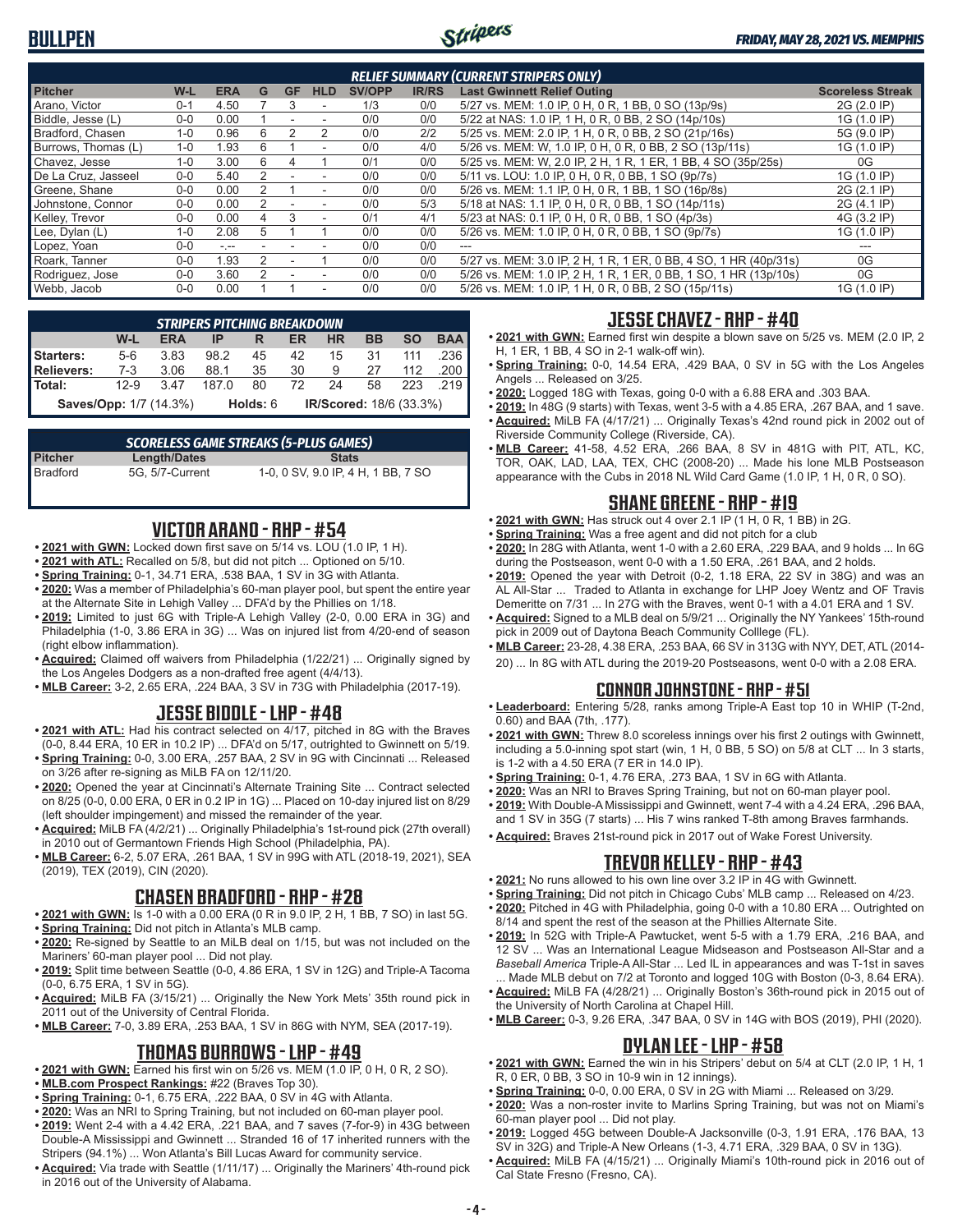## **BULLPEN**

#### **YOAN LOPEZ - RHP - #55**

- **• 2021 with ARI:** Began the season on Arizona's Opening Day roster ... In 2 stints, went 0-0 with a 6.57 ERA (9 ER in 12.1 IP) and 0 SV (0-for-3) in 13G ... DFA'd on 5/20, traded to Atlanta on 5/22 and optioned to Gwinnett.
- **• Spring Training:** 1-0, 4.91 ERA, .214 BAA, 0 SV in 8G with Arizona.
- **• 2020:** In 20G with Arizona, went 0-1 with a 5.95 ERA, .269 BAA, and 2 holds.
- **• 2019:** Set MLB career highs in G (70) and holds (21), going 2-7 with a 3.41 ERA, .232 BAA, and 1 SV (1-for-4) with the D-backs.
- **• Acquired:** Via trade with Arizona in exchange for CF Deivi Estrada (5/22/21) ... Originally signed by the D-backs as a NDFA out of Cuba (1/16/15).
- **• MLB Career:** 2-8, 4.25 ERA, .252 BAA, 1 SV in 113G with Arizona (2018-21)

### **TANNER ROARK - RHP - #57**

- **• 2021 with GWN:** Struck out 3 over 1.0 IP in his Stripers debut on 5/23 at NAS.
- **• 2021 with TOR:** Was on Toronto's Opening Day roster, went 0-1 with a 6.43 ERA in 3G (1 start) ... Released by the Blue Jays on 5/3.
- **• Spring Training:** 2-1, 8.44 ERA, .295 BAA in 4 starts with Toronto.
- **• 2020:** Made 11 starts with the Blue Jays, going 2-3 with a 6.80 ERA and .309 BAA.
- **• 2019:** Went 10-10 with a 4.35 ERA and .275 BAA in 31 starts with CIN and OAK.
- **• Acquired:** MiLB FA (5/10/21) ... Originally Texas's 25th-round pick in 2008 out of the University of Illinois at Urbana-Champaign.
- **• MLB Career:** 76-68, 3.85 ERA, .254 BAA, 1 SV in 227G (184 starts) with WSH, CIN, OAK, TOR (2013-21) ... Pitched in 2014 and 2016 Postseasons with Nationals (0-1, 3.86 ERA in 3G, 1 start).

### **JOSE RODRIGUEZ - RHP - #53**

- **• 2021 with GWN:** Made a spot start on 5/20 at NAS (ND, 3.0 IP, 2 H, 0 R, 6 SO).
- **• Spring Training:** Was a free agent and did not pitch for a club.
- **• 2020:** Spent most of the year at the LA Angels' Alternate Site at Long Beach State ... Selected on 8/1 and appeared once in relief, 8/2 vs. Houston (1.2 IP, 2 H, 0 R, 1 BB) ... DFA'd on 8/10, outrighted on 8/13.
- **• 2019:** Made his MLB debut with the Angels (0-1, 2.75 ERA in 9G, 1 start) ... Between Double-A Mobile and Triple-A Salt Lake, went 3-5 with a 6.57 ERA in 23G (7 starts).
- **• Acquired:** MiLB FA (4/21/21) ... Originally signed by the Angels as a NDFA on 12/3/12 out of Bolivar, Venezuela.
- **• MLB Career:** 0-1, 2.53 ERA, .238 BAA in 10G (1 start) with LA Angels (2019-20).

### **JACOB WEBB - RHP - #71**

- **• 2021 with ATL:** Recalled twice from Alternate Training Site, on 4/7 and 4/10 ... In 16G with the Braves, is 1-2 with a 5.63 ERA (10 ER in 16.0 IP) and a .338 BAA ... Optioned to Gwinnett on 5/21.
- **• Spring Training:** 1-0, 2.57 ERA, .222 BAA, 2 HLD in 7G with Atlanta ... Optioned to the Alternate Training Site in Gwinnett on 3/25.
- **• 2020:** Assigned to the Alternate Training Site on 7/19, but missed over a month with a right shoulder strain (placed on 60-day injured list on 7/20) ... Activated on 9/8 and went 0-0 with a 0.00 ERA (0 ER in 10.0 IP) and .200 BAA in 8G ... Made his MLB Postseason debut, going 0-0 with a 9.00 ERA (3 ER in 3.0 IP) in 3G.
- **• 2019:** Made his MLB debut with Atlanta, going 4-0 with a 1.39 ERA (5 ER in 32.1 IP), .205 BAA, 9 holds, and 2 saves (2-for-4) in 36G ... Also logged 10G with Gwinnett (0-1, 6.97 ERA, .225 BAA, 1 SV).
- **• Acquired:** Braves' 18th-round pick in 2014 out of Tabor College (Hillsboro, KS).
- **• MLB Career:** 5-2, 2.31 ERA, .247 BAA, 2 SV in 60G with Atlanta (2019-21).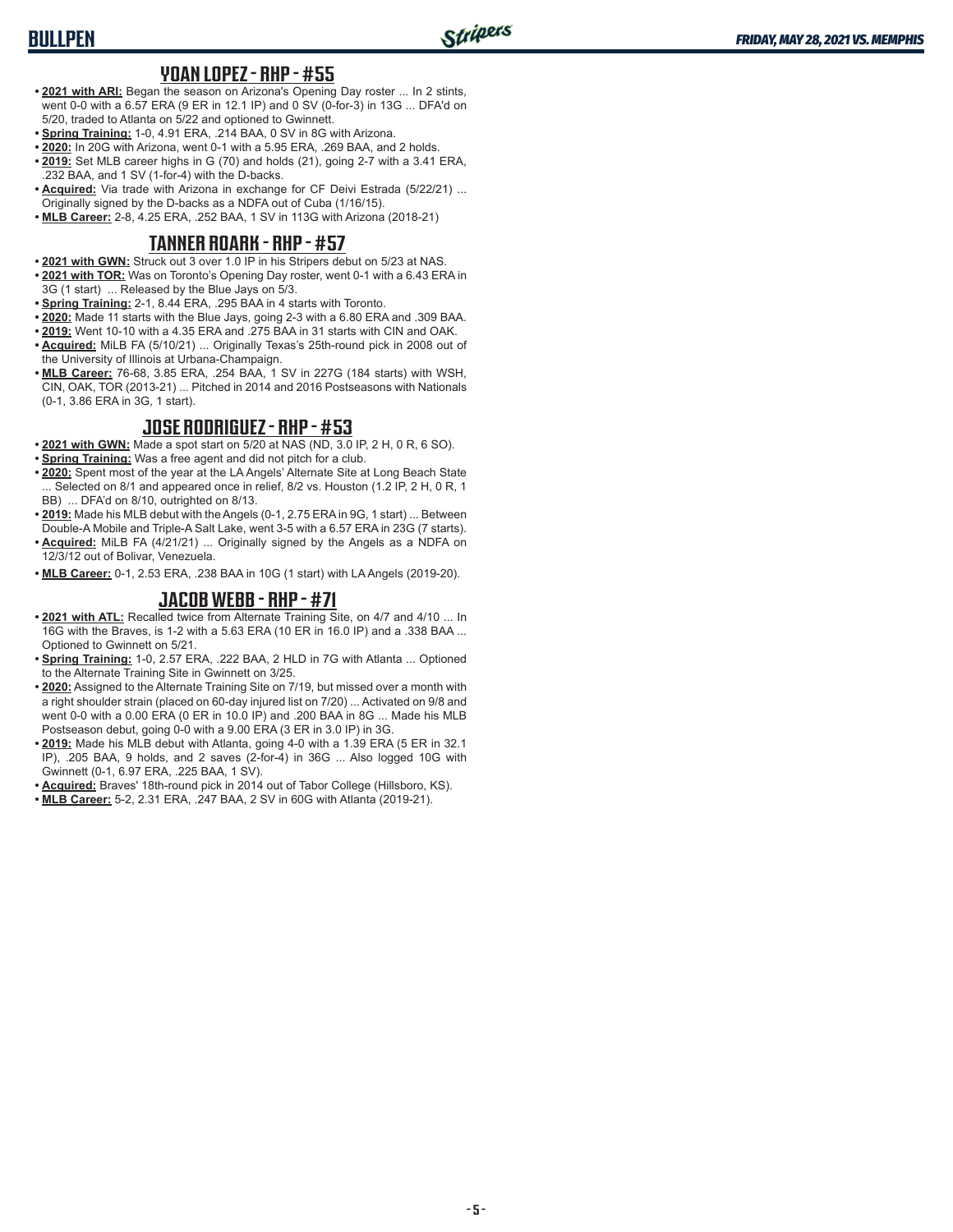| <b>OFFENSE</b>  |                                                                                          |                                                          | Stripers |  |  |  |                      |  | <b>FRIDAY, MAY 28, 2021 VS. MEMPHIS</b> |
|-----------------|------------------------------------------------------------------------------------------|----------------------------------------------------------|----------|--|--|--|----------------------|--|-----------------------------------------|
| TOTAL:          | 257, 32 HR, 814 OPS RISP:                                                                | 296, 6 HR, .844 OPS RUNS/INNING: 1 2 3 4 5 6 7 8 9 X TOT |          |  |  |  |                      |  |                                         |
| Vs. LHP:        | 208, 17 HR, 866 OPS RISP/20: 202, 1 HR, 572 OPS Sandbers: 20 18 7 12 13 9 13 18 13 8 131 |                                                          |          |  |  |  |                      |  |                                         |
| <b>Vs. RHP:</b> | 249, 15 HR, .780 OPS <b>LOADED:</b> 286, 2 HR, .898 OPS <b>Opponents:</b>                |                                                          |          |  |  |  | 13 7 8 14 5 3 11 9 5 |  |                                         |

| <b>HOME RUNS</b> |                |    |    |                |                          |                |                |                        | <b>MULTI-GAMES</b>                                  |                          |                          |           |
|------------------|----------------|----|----|----------------|--------------------------|----------------|----------------|------------------------|-----------------------------------------------------|--------------------------|--------------------------|-----------|
| Player           | 1 <sub>R</sub> | 2R | 3R | <b>GS</b>      | Tot.                     |                |                | Off LH Off RH Team W-L | <b>Last HR with Gwinnett</b>                        | Hit                      | <b>RBI</b>               | <b>HR</b> |
| Almonte          |                |    |    |                | $\overline{2}$           |                |                | $2 - 0$                | 5/27/21 vs. MEM, 1R (LH Evan Kruczynski)            | $\overline{7}$           | 5                        |           |
| Arcia            | $\overline{7}$ |    | ٠  | ٠              | 8                        | 4              | 4              | $5 - 1$                | 5/25/21 vs. MEM, 1R (RH Angel Rondon)               | 8                        | 3                        | 1         |
| Brugman          | $\sim$         |    | ۰  | ۰              | ٠                        |                |                | $0 - 0$                |                                                     |                          | ٠                        |           |
| Camargo          | $\overline{2}$ |    |    | ۰              | 3                        | 3              |                | $1 - 1$                | 5/8/21 at CLT, 1R (LH Nik Turley), 2nd of GM        | $\overline{4}$           | $\overline{2}$           | 1         |
| Casteel          |                |    |    |                |                          |                | 4              | $1 - 0$                | 5/16/21 vs. LOU, 2R (RH Ashton Goudeau)             | $\overline{4}$           | $\overline{2}$           |           |
| Demeritte        | 3              | 2  |    |                | 5                        | 3              | $\overline{2}$ | $4 - 1$                | 5/20/21 at NAS, 1R (LH Blaine Hardy)                | 5                        | 3                        |           |
| Ervin            |                |    | ٠  |                |                          |                |                | $0 - 0$                |                                                     | 3                        | $\overline{A}$           |           |
| Goins            |                |    | ۰  | ٠              |                          |                |                | $1 - 0$                | 5/4/21 at CLT, 1R (LH Kyle Kubat)                   | 5                        | $\overline{2}$           |           |
| Gore             |                |    | ۰  |                | -                        |                |                | $0 - 0$                |                                                     |                          | $\overline{\phantom{a}}$ |           |
| Heredia          |                |    |    |                |                          |                |                | $0 - 0$                | ---                                                 |                          |                          |           |
| Inciarte         | $\sim$         |    | ٠  |                | $\overline{\phantom{a}}$ | ÷              | ۰              | $0 - 0$                | ---                                                 | $\overline{\phantom{a}}$ | ٠                        | ٠         |
| Jackson          | $\overline{2}$ |    | ۰  |                | 3                        | 3              | ٠              | $1 - 0$                | 5/27/21 vs. MEM, GS (LH Evan Kruczynski), 3rd of GM | $\overline{1}$           |                          |           |
| Kazmar Jr.       |                |    |    | ۰              | 3                        |                | $\overline{2}$ | $1 - 2$                | 5/26/19 vs. MEM, 3R (LH Austin Warner)              | $\overline{2}$           | 3                        |           |
| Kipnis           |                |    | ۰  | ٠              |                          |                |                | $0 - 0$                |                                                     |                          |                          |           |
| Lucroy           |                |    | ۰  | ۰              |                          |                | ٠              | $0 - 1$                | 5/22/21 at NAS, 1R (RH Zack Godley)                 |                          |                          |           |
| Martinez         |                |    |    |                |                          |                |                | $0 - 0$                |                                                     | $\overline{2}$           | $\overline{A}$           |           |
| Mathis           |                |    |    |                |                          |                |                | $0 - 0$                |                                                     |                          |                          |           |
| Morales          |                |    |    |                |                          |                | и              | $1 - 0$                | 5/7/21 at CLT, 3R (RH Joe De Carlo)                 |                          |                          |           |
| Sanchez          |                |    | ۰  |                |                          |                |                | $0 - 0$                |                                                     | $\overline{2}$           |                          |           |
| Snider           |                | ä. | ۰  | ٠              |                          | ٠              | и              | $1 - 0$                | 5/7/21 at CLT, 1R (RH Felix Paulino)                |                          | $\overline{\phantom{a}}$ |           |
| Unroe            |                |    | ۰  | ٠              | $\overline{\phantom{a}}$ |                |                | $0 - 0$                | 7/19/19 vs. ROC, 1R (RH Drew Hutchison)             | $\overline{\phantom{a}}$ | -                        |           |
| Waters           | $\overline{2}$ |    | 0  | 0              | 3                        | $\overline{2}$ | и              | $0 - 2$                | 5/19/21 at NAS, 1R/Leadoff (LH Wade LeBlanc)        | $\overline{4}$           | $\overline{2}$           | 4         |
| Total:           | 21             | 6. | 3  | $\overline{2}$ | 32                       |                |                |                        |                                                     |                          |                          |           |

|                                                    |                                                           | <b>HOME RUN VARIANTS</b>               |               |       |                | <b>PINCH HITTERS</b> |                                        |              |                               |             |
|----------------------------------------------------|-----------------------------------------------------------|----------------------------------------|---------------|-------|----------------|----------------------|----------------------------------------|--------------|-------------------------------|-------------|
|                                                    | Back-to-Back Homers (1x):                                 |                                        | <b>Player</b> | AVG.  | <b>AB</b>      | н                    | 2B                                     | 3B           | <b>HR</b>                     | <b>RBI</b>  |
|                                                    | Almonte (GS) / Snider, 5/7 at CLT (1st Inning)            |                                        | Almonte       | 1.000 |                |                      |                                        |              | 0                             | 2           |
|                                                    |                                                           |                                        | Casteel       | .000  | 5              |                      |                                        | $\Omega$     | 0                             | $\Omega$    |
|                                                    | Back-to-Back-to-Back Homers (1x):                         |                                        | Demeritte     | .667  | 5              | 2                    |                                        | $\Omega$     |                               |             |
|                                                    | Arcia (2R) / Camargo / Demeritte, 5/8 at CLT (6th Inning) |                                        | Ervin         | .500  | 2              |                      | $\Omega$                               | $\Omega$     | $\Omega$                      |             |
|                                                    |                                                           |                                        | Gore          | .500  | 2              |                      |                                        | $\Omega$     | 0                             | 0           |
| Pinch Hit Homers (1x):                             |                                                           |                                        | Kazmar Jr.    | .000  | 2              |                      |                                        | $\Omega$     | 0                             | $\mathbf 0$ |
|                                                    | Demeritte, 5/12 vs. LOU (7th Inning)                      |                                        | Lucrov        | .000  |                | <sup>0</sup>         |                                        | $\Omega$     | 0                             | 0           |
| Leadoff (Game) Homers (1x):<br>Waters, 5/19 at NAS |                                                           | Morales                                | .000          |       | <sup>0</sup>   |                      | $\Omega$                               | 0            | 0                             |             |
|                                                    |                                                           | Sanchez                                | .000          |       |                |                      | $\Omega$                               | $\mathbf 0$  | $\mathbf 0$                   |             |
|                                                    |                                                           |                                        | <b>Snider</b> | .000  | 6              |                      |                                        |              | 0                             | $\mathbf 0$ |
| Walk-Off Homers (1x):                              |                                                           |                                        | Unroe         | .000  | 4              |                      |                                        | $\Omega$     |                               | $\mathbf 0$ |
|                                                    | Arcia (Solo), 5/16 vs. LOU (9th Inning)                   |                                        | Totals:       | .167  | 30             | 5                    |                                        | 0            |                               | 4           |
|                                                    |                                                           | <b>HITTING STREAKS (10-PLUS GAMES)</b> |               |       |                |                      | <b>ON-BASE STREAKS (10-PLUS GAMES)</b> |              |                               |             |
| Player                                             | Length/Dates                                              | <b>Stats</b>                           | <b>Player</b> |       | Length/Dates   |                      |                                        | <b>Stats</b> |                               |             |
| Arcia                                              | 13G (5/4-5/18)                                            | .393 (22-56), 4 2B, 7 HR, 17 R, 12 RBI | Arcia         |       | 13G (5/4-5/18) |                      |                                        |              | .393 (22-56), 8 BB, .462 OBP  |             |
|                                                    |                                                           |                                        | Camargo       |       | 10G (5/4-5/23) |                      |                                        |              | .333 (12-36), 12 BB, .500 OBP |             |

| <b>BATTER'S BOX (CURRENT STRIPERS ONLY)</b> |                                     |                             |                          |                                 |  |  |
|---------------------------------------------|-------------------------------------|-----------------------------|--------------------------|---------------------------------|--|--|
| <b>Player</b>                               | <b>Season with GWN</b>              | 5/27 vs. MEM                | <b>Active Hit Streak</b> | <b>Homestand</b>                |  |  |
| Almonte, Abraham                            | .393, 2 HR, 17 RBI, 3 SB, 1.112 OPS | 3-5, 2B, HR (2), 2 RBI      | 3G (Since 5/25)          | .538 (7-13), 2B, HR, 2 R, 3 RBI |  |  |
| Arcia, Orlando                              | .326, 8 HR, 14 RBI, 3 SB, 1,049 OPS | 2-6, 2 R, RBI               | 3G (Since 5/25)          | .286 (4-14), HR, 5 R, 2 RBI     |  |  |
| Casteel, Ryan                               | .357. 1 HR. 7 RBI. 0 SB. 1.026 OPS  | PH. 0-1                     | -3G                      | $.000(0-2)$                     |  |  |
| Demeritte, Travis                           | .314, 5 HR, 13 RBI, 1 SB, 1.198 OPS | 2-4, 2 2B, 2 R, 2 RBI, BB   | 1G (Since 5/27)          | .400 (2-5), 2 2B, 3 R, 2 RBI    |  |  |
| Ervin, Phillip                              | .233, 0 HR, 4 RBI, 5 SB, .710 OPS   | 2-4, 2B, R, BB, SB          | 1G (Since 5/27)          | .400 (2-5), 2B, 2R, 3 SB        |  |  |
| Goins, Ryan                                 | .226. 1 HR. 8 RBI. 0 SB. .649 OPS   | $1-5, R$                    | 1G (Since 5/27)          | $.125(1-8), R$                  |  |  |
| Jackson, Alex                               | .333. 3 HR. 7 RBI. 0 SB. 1.512 OPS  | 4-4, 3 HR (1-3), 3 R, 7 RBI | 1G (Since 5/27)          | .571 (4-7), 3 HR, 3 R, 7 RBI    |  |  |
| Kazmar Jr., Sean                            | .263, 3 HR, 11 RBI, 0 SB, .844 OPS  | <b>DNP</b>                  | 2G (Since 5/25)          | .400 (2-5), HR, R, 4 RBI        |  |  |
| Kipnis, Jason                               | .286, 0 HR, 0 RBI, 0 SB, .730 OPS   | <b>DNP</b>                  | -1G                      | $.286(2-7), 2R$                 |  |  |
| Lucroy, Jonathan                            | .190, 1 HR, 6 RBI, 0 SB, .661 OPS   | <b>DNP</b>                  | 1G (Since 5/26)          | .500 (2-4), 2B, R, 4 RBI        |  |  |
| Morales, Jonathan                           | .125, 1 HR, 5 RBI, 0 SB, .375 OPS   | <b>DNP</b>                  | -2G                      | ---                             |  |  |
| Sanchez, Yolmer                             | .172. 0 HR. 6 RBI. 0 SB. .480 OPS   | 1-5, R, RBI                 | 2G (Since 5/26)          | $.333(2-6)$ , R, 2 RBI          |  |  |
| Snider, Travis                              | .136. 1 HR. 2 RBI. 0 SB. .724 OPS   | <b>DNP</b>                  | -4G                      | $.000(0-2)$                     |  |  |
| Waters, Drew                                | .250, 3 HR, 7 RBI, 5 SB, .787 OPS   | <b>DNP</b>                  | 1G (Since 5/26)          | $.125(1-8), R$                  |  |  |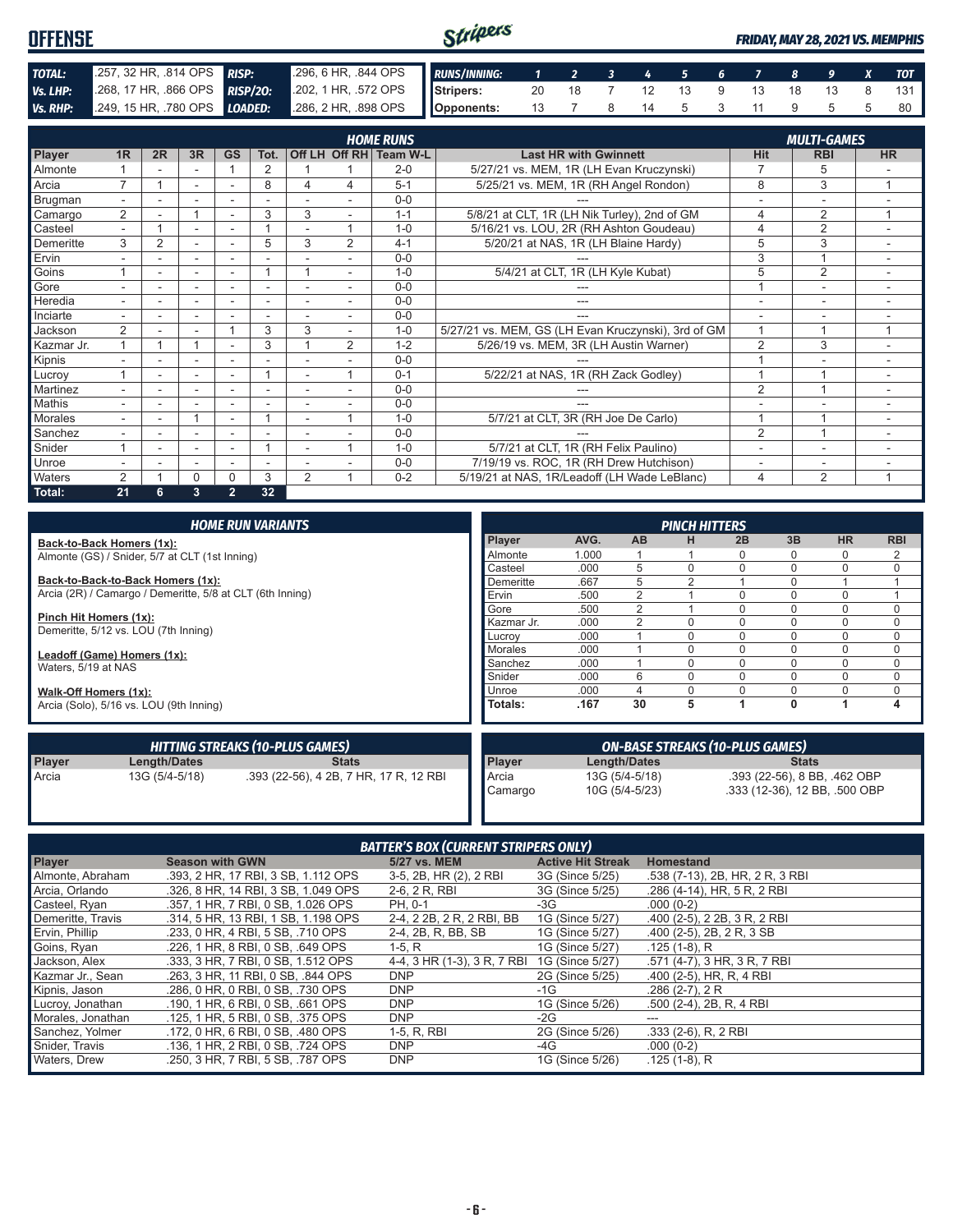## **OFFENSE**

### **ABRAHAM ALMONTE - OF - #7**

- **• Leaderboard:** Entering 5/28, leads Triple-A in OBP (.541) and BB (T-1st, 18) ... Also ranks among Triple-A East top 10 in batting (3rd, .393), OPS (4th, 1.112), and RBI (7th, 17).
- **• 2021 with GWN:** Entering play, has 3-straight multi-hit games since 5/25 (.538, 7-for-13, 1 2B, 1 HR, 2 R, 4 RBI) ... Plated go-ahead RBI with a 12th-inning double on 5/4 at CLT, scored eventual decisive run on an error (won 10-9) ... Set a new single-game career high with 6 RBI on 5/7 at CLT (3-for-5, grand slam, 4 R).
- **• Spring Training:** .156, 3 2B, 1 3B, 3 R, 1 RBI, 1 SB, .595 OPS in 17G with Atlanta. **• 2020:** Played 7G with San Diego, batting .091 (1-for-11, 1 SB).
- **• Acquired:** MLB FA (10/30/20) ... Outrighted to the Braves Alternate Site on 3/26 ... Originally signed by the New York Yankees as a NDFA (7/2/05).
- **• MLB Career:** .237, 58 2B, 13 3B, 18 HR, 97 RBI, 25 SB in 376G with SEA, SD, CLE, KC, and ARI (2013-20).

### **ORLANDO ARCIA - SS - #13**

- **• Leaderboard:** Entering 5/28, leads all of Triple-A in R (22) ... Also ranks among Triple-A East top 10 in HR (1st, 8), TB (2nd, 56), H (3rd, 28), XBH (T-3rd, 12), SLG (7th, .651), and OPS (9th, 1.049).
- **• 2021 with GWN:** Hit safely in each of his first 13G from 5/4-5/18 (.393, 7 HR, 17 R, 12 RBI, 2 SB, 1.301 OPS) ... On 5/9 at CLT, tied GWN's single-game homer record with 3 solo blasts (3-for-4, 4 R, 4 RBI) ... Launched game-winning solo HR (#6) in the 8th on 5/14 vs. LOU ... Blasted walk-off solo HR (#7) in the 9th on 5/16 vs. LOU.
- **• 2021 with MIL:** Was on Milwaukee's Opening Day roster and batted .091 (1-for-11, 1 RBI) in 4G before being traded to Atlanta on 4/6 (sent to Alternate Training Site).
- **• Spring Training:** .191, 4 2B, 4 R, 6 RBI, .517 OPS in 19G with Milwaukee. **• 2020:** Spent 59 games with the Brewers, batting .260 (10 2B, 1 3B, 5 HR, 22 R, 20
- RBI, 2 SB) ... Played in 2 Postseason games (.143, 1-for-7, 1 HR, 2 RBI). **• Acquired:** Via trade with Milwaukee in exchange for RHP Chad Sobotka and RHP
- Patrick Weigel (4/6/21) ... Originally signed by Milwaukee as a NDFA (10/22/10). **• MLB Career:** .244, 69 2B, 7 3B, 42 HR, 180 RBI, 39 SB in 542G with Milwaukee
- (2016-21) ... Played in the Postseason from 2018-20 (.295, 4 HR, 6 RBI in 13G).

#### **RYAN CASTEEL - 1B/C - #9**

- **• 2021 with GWN:** Had 6 RBI in a 3G span from 5/15-18, including 5/15 vs. LOU (1 for-2, GW 3-run double, 3 RBI) and 5/16 vs. LOU (1-for-3, HR, 2 RBI).
- **• Spring Training:** Did not play in Atlanta's MLB camp.
- **• 2020:** Was not on the Braves' 60-man player pool ... Did not play.
- **• 2019:** Played 118G with Double-A Mississippi, batting .263 (21 2B, 2 3B, 21 HR, 73 RBI, .811 OPS) ... Ranked 2nd in the Southern League in homers and RBI, 3rd in slugging (.477) ... Was his 2nd career 20-homer season (hit 22 in 2013).
- **• Acquired:** MiLB FA (3/14/21) ... Originally Colorado's 17th-round pick in 2010 out of Cleveland State Community College (Cleveland, TN).

### **TRAVIS DEMERITTE - OF - #12**

- **• Leaderboard:** Entering 5/28, ranks among Triple-A East top 10 in SLG (2nd, .745), OPS (2nd, 1.198), 2B (T-2nd, 7), XBH (T-3rd, 12), OBP (8th, .453), BB (T-9th, 13).
- **• 2021 with GWN:** On 5/4 at CLT, tallied 5 RBI (3-for-6, HR) to set a club Opening Night record ... Homered in 3 straight games (#2-4) from 5/8-5/12, batting .400 (4 for-10, 4 RBI).
- **• Gwinnett Career:** In 114G since 2019, batting .290 (35 2B, 2 3B, 25 HR, 81 R, 86 RBI, 5 SB, .978 OPS) with the Stripers.
- **• Spring Training:** .133, 0 HR, 3 RBI, 1 SB, .467 OPS in 14G with Atlanta ... Outrighted to Gwinnett on 2/21 and signed to a MiLB contract.
- **• 2020:** Hit .172 with 1 2B, 4 RBI in 18G with Detroit ... DFA'd on 2/5/21.
- **• 2019:** Made his Triple-A debut with Gwinnett and was an IL All-Star (.286, 20 HR, 73 RBI, .944 OPS in 96G) ... Has 1 of the 9 20-HR seasons in GWN history ... Traded to Detroit on 7/31, made his MLB debut (.225, 3 HR, 10 RBI in 48G).
- **• Acquired:** Off Waivers from Detroit (2/12/21) ... Originally Texas' 1st-round pick (30th overall) in 2013 out of Winder-Barrow High School (Winder, GA).
- **• MLB Career:** .217, 8 2B, 2 3B, 3 HR, 14 RBI, 3 SB with Detroit (2019-20).

### **PHILLIP ERVIN - OF - #18**

- **• Leaderboard:** Entering 5/28, ranks among Triple-A East top 10 in BB (T-3rd, 15) and SB (T-9th, 5).
- **• Spring Training:** .276, 0 HR, 2 RBI, 1 SB, .647 OPS in 18G with Atlanta ... DFA'd on 3/28, outrighted to the Alternate Training Site on 4/3.
- **• 2020:** Between Cincinnati and Seattle, hit .149 with 3 2B, 4 RBI, 1 SB in 37G ... DFA'd by the Reds (8/28), Mariners (12/16), and Chicago Cubs (2/20/21).
- **• Acquired:** Off waivers from the Chicago Cubs (2/22/21) ... Originally Cincinnati's 1st-round pick (27th overall) in 2013 out of Samford University (Homewood, AL).
- **• MLB Career:** .247, 26 2B, 8 3B, 17 HR, 68 RBI, 15 SB in 237G with CIN, SEA (2017-20) ... Talled 7 of his 8 career triples in 2019 (ranked 7th in NL).

#### **RYAN GOINS - INF - #8**

- **• 2021 with GWN:** Hit Gwinnett's first homer of the season on 5/4 at CLT (opposite field, solo) ... Set season highs for hits (3-for-4) and RBI (3) on 5/12 vs. LOU.
- **• Spring Training:** .391, 2 2B, 0 HR, 5 RBI, 0 SB, .960 OPS in 16G with Atlanta.
- **• 2020:** Played in 14G with the Chicago White Sox, batting .000 (0-for-9, 4 R) ... Spent most of the year at the Alternate Training Site in Schaumburg, IL.
- **• Acquired:** MiLB FA (2/25/21) ... Originally Toronto's 4th-round pick in 2009 out of Dallas Baptist University (Dallas, TX).
- **• MLB Career:** .228, 71 2B, 12 3B, 22 HR, 158 RBI in 555G with TOR, KC, CWS (2013-20) ... Played for TOR in 2015, 2016 Postseason (.146, 1 HR, 5 RBI in 14G).

### **ALEX JACKSON - C - #56**

- **• MLB Rehab:** Assigned to Gwinnett for rehab by Atlanta on 5/21 ... On the Braves' 10-day injured list since 5/2 (strained left hamstring).
- **• 2021 with GWN:** On 5/28 vs. MEM, set career highs in homers (3) and RBI (7) in a 4-for-4 effort ... Is one of 4 Gwinnett players with a 3-homer game all-time (2nd this season, joining Orlando Arcia).
- **• Gwinnett Career:** Has 34 HR in 124G since 2018 (.225, 89 RBI, .833 OPS) ... Hit a career-high 28 HR over just 85G with the Stripers in 2019.
- **• 2021 with Atlanta:** Made the Braves' Opening Day roster for the first time in his career ... Hit .043 (1-for-23, 2 R) in 10G prior to the injury.
- **• Spring Training:** .194, 2 2B, 2 HR, 8 RBI, .716 OPS in 14G with Atlanta.
- **• 2020:** Spent most of the year at the Alternate Training Site in Gwinnett ... In 5G with Atlanta, batted .286 (2-for-7, 1 2B).
- **• Acquired:** Via trade with Seattle in exchange for RHP Max Povse and RHP Rob Whalen (11/28/16) ... Originally the Mariners' 1st-round pick (6th overall) in 2014 out of Rancho Bernardo High School (San Diego, CA).
- **• MLB Career:** .070, 1 2B, 2 R, 0 RBI in 19G with Atlanta (2019-21).

## **SEAN KAZMAR JR. - INF - #4**

- **• 2021 with GWN:** On 5/25 vs. MEM, lined a walk-off single in the 9th for a 2-1 win ... Hit his 40th career homer with Gwinnett on 5/26 vs. MEM (1-for-3, 3 RBI).
- **• Gwinnett Career:** Batting .268 (630-for-2348, 128 2B, 12 3B, 40 HR, 287 R, 281 RBI, 23 SB) in 680 games over 8 seasons ... Leads Gwinnett in career G, AB, H, TB (902), 2B, R, RBI ... Ranks 2nd in career 3B (12) ... Ranks 4th in career HR (40).
- **• 600 Club:** His 630 hits are 4th-most in Richmond/Gwinnett history (Larry Whisenton leads with 657 hits) ... Is one of 5 players in RICH/GWN history with 600 hits.
- **• 2021 with ATL:** Contract selected on 4/17, has spent 2 stints with Atlanta (4/17- 4/23, 5/4-5/7), going 0-for-2 ... Pinch hit on 4/17 at the Chicago Cubs, marking his first MLB appearance in 4,589 days since 9/23/08 with San Diego ... The last player with a bigger gap between MLB appearances was Ralph Winegarner (13 years, 14 days between 6/23/36 with CLE and 7/7/49 with STL).
- **• Spring Training:** .409, 3 HR, 9 RBI, 0 SB, 1.415 OPS in 25G with Atlanta.
- **• 2020:** Was an NRI to Braves Spring Training, but not on 60-man player pool.
- **• Acquired:** MiLB FA (12/7/20) ... Originally San Diego's 5th-round pick in 2004 out of the College of Southern Nevada.
- **• MLB Career:** .195, 1 2B, 0 3B, 0 HR, 2 RBI in 22G with San Diego (2008) and Atlanta (2021).

### **JASON KIPNIS - INF - #22**

- **• 2021 with GWN:** Went 2-for-4 in his Stripers debut on 5/25 vs. MEM.
- **• Spring Training:** .241, 1 2B, 1 HR, 2 R, 3 RBI in 12G with Atlanta ... Released on 3/27, re-signed to MiLB deal on 3/29.
- **• 2020:** In his lone season with the Chicago Cubs, hit .237 (8 2B, 1 3B, 3 HR, 16 RBI, 1 SB) in 44G ... Played in 2G during the Postseason (0-for-3, 1 BB, 1 SO) ... Elected Free Agency on 10/28.
- **• Acquired:** MiLB FA (3/29/21) ... Originally Cleveland's 2nd-round pick in 2009 out of Arizona State University (Tempe, AZ).
- **• MLB Career:** .260, 260 2B, 24 3B, 126 HR, 545 RBI, 136 SB in 1,165G with CLE, CHC (2011-20) ... Was 2-time AL All-Star with the Indians (2013, 2015) ... Hit .192 (3 2B, 1 3B, 4 HR, 9 RBI) in 26G during the Postseason with CLE (2013, 2016-18) and CHC (2020).

#### **JONATHAN LUCROY - C - #62**

- **• 2021 with GWN:** On 5/26 vs. MEM, went 2-for-4 with a 3-run double and 4 RBI. **• 2021 with WSH:** Signed by Washington on 4/6, played 5G (.357, 5-for-14, 1 2B, 2
- RBI) ... DFA'd on 4/12, outrighted and elected free agency on 4/14.
- **• Spring Training:** .333, 1 2B, 1 R, .867 OPS in 14G with Chicago White Sox ... Released on 3/30 (had signed a MiLB deal on 2/11).
- **• 2020:** Signed by Boston to a MiLB deal on 2/19 ... Contract selected on 7/17 and played in 1G (7/24 vs. BAL, no AB) ... DFA'd on 7/29, released on 9/15 ... Signed with Philadelphia on 9/15 and joined Alternate Site (no MLB call-up).
- **• Acquired:** MiLB FA (5/17/21) ... Originally Milwaukee's 3rd-round pick in 2007 out of the University of Louisiana-Lafayette.
- **• MLB Career:** .274, 217 2B, 24 3B, 108 HR, 547 RBI, 30 SB in 1,208G with MIL, TEX, COL, OAK, LAA, CHC, BOS, WSH (2010-21) ... 2-time NL All-Star (2014, 2016 with MIL) ... Played in Postseason for MIL (2011), TEX (2016), COL (2017), OAK (2018), batting .235 with 1 HR, 6 RBI in 15G.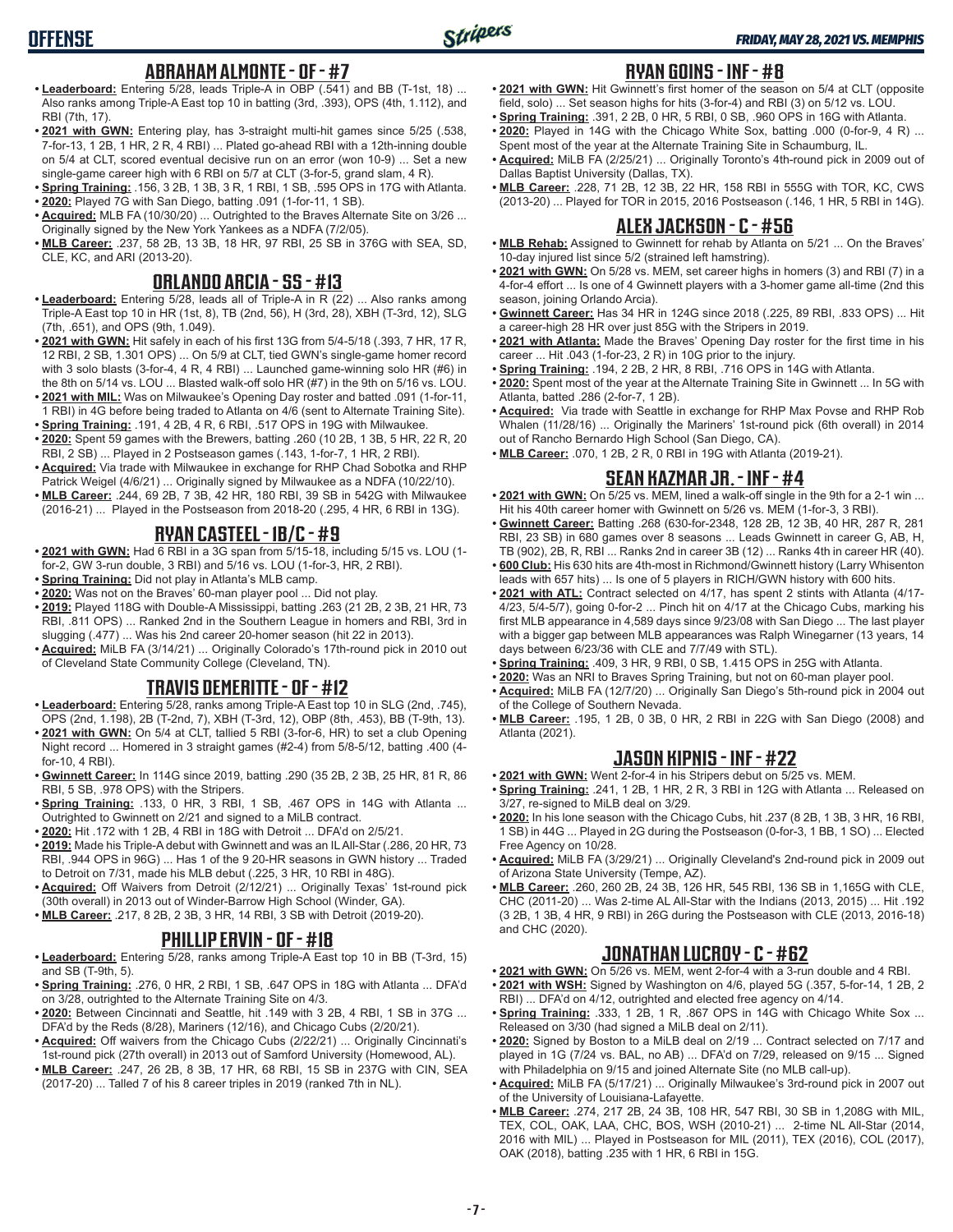#### **JONATHAN MORALES - C - #20**

- **• 2021 with GWN:** Tied his single-game career high with 5 RBI on 5/7 at CLT, going 2-for-6 with a 3-run HR (1) in the 9th.
- **• Spring Training:** .250, 0 HR, 1 RBI, 0 SB, 1.200 OPS in 12G with Atlanta.
- **• 2020:** Spent entire year at Braves Alternate Site in Gwinnett (no MLB debut) ... Played for Caguas of the Puerto Rican Winter League (.394, 3 HR, 9 RBI in 13G), earning PWL Postseason All-Star honors.
- **• 2019:** Hit .240 (13 2B, 2 HR, 27 R, 25 RBI) in 80G between Double-A Mississippi and Gwinnett ... Logged 1 game during the IL Playoffs (0-for-1, BB).

**• Acquired:** Braves' 25th-round pick in 2015 out of Miami-Dade Community College.

#### **YOLMER SANCHEZ - INF - #2**

- **• 2021 with GWN:** On 5/7 at CLT, went 3-for-5 with 3 runs, 3 RBI and Gwinnett's first triple of the year.
- **• Spring Training:** .190, 0 XBH, 2 RBI, 1 SB, .451 OPS in 15G with Baltimore ... DFA'd on 3/27, released on 3/30.
- **• 2020:** Played 11G with the Chicago White Sox, batting .313 (3 2B, 1 HR, 1 RBI, 1.164 OPS) ... Made his MLB Postseason debut in the ALWCS (1G, no at-bat).
- **• Acquired:** MiLB FA (3/31/21) ... Originally a NDFA with Chi. White Sox (5/29/09).
- **• MLB Career:** .245, 113 2B, 24 3B, 32 HR, 215 RBI, 30 SB in 657G with the Chicago White Sox (2014-20) ... Won an AL Gold Glove in 2019 (.987 FPCT at 2B).

#### **TRAVIS SNIDER - INF/OF - #26**

- **• 2021 with GWN:** Drew 8 walks in his first 3G from 5/5-5/9.
- **• Spring Training:** Did not play in Atlanta's MLB camp.
- **• 2020:** Signed by Miami on 7/24 and reported to the Marlins' Alternate Training Site in Jupiter, FL, but was released on 8/27 and did not reach the Majors.
- **• 2019:** Played for Triple-A Reno in Arizona's system (.294, 22 2B, 4 3B, 11 HR, 41 RBI, 3 SB, .899 OPS in 93G).
- **• Acquired:** MiLB FA (2/26/21) ... Originally Toronto's 1st-round pick (14th overall) in 2006 out of Henry M. Jackson High School (Mill Creek, WA).
- **• MLB Career:** .244, 100 2B, 7 3B, 54 HR, 212 RBI, 22 SB in 630G with TOR, PIT (2008-15) ... Played for PIT in the Postseason from 2013-15 (.250, 1-for-4 in 3G).

### **DREW WATERS - OF - #11**

- **• Leaderboard:** Entering 5/28, ranks among Triple-A East top 10 in SB (T-9th, 5).
- **• 2021 with GWN:** On 5/18 at NAS, recorded the first multi-homer game of his career (3-for-5, 2 HR, 3 R, 3 RBI) and became the first Gwinnett player to homer from both sides of the plate since Mel Rojas Jr. (7/7/16 at CLT) ... On 5/19 at NAS, fell a triple shy of the cycle in his first 4-hit game at Triple-A (4-for-5, 2B, HR, 2 R, 2 RBI, 2 SB).
- **• MLB.com Prospect Ranks:** #2 (Braves Top 30), #28 (Top 100 Prospects).
- **• Spring Training:** .500, 1 2B, 0 HR, 2 RBI, 1 SB in 4G with Atlanta.
- **• 2020:** Spent entire year at Braves Alternate Site in Gwinnett (no MLB debut).
- **• 2019:** Hit .309 (40 2B, 9 3B, 7 HR, 80 R, 52 RBI, 16 SB) in 134G with Double-A Mississippi and Gwinnett ... Won Southern League Batting Title (.319, best in MIS history) and Most Valuable Player (1st in MIS history) ... Ranked among MiLB top 5 in doubles (T-3rd, 40) and hits (5th, 163).
- **• Acquired:** Braves' 2nd-round pick in 2017 out of Etowah High School (Woodstock, GA) ... Named Gatorade Georgia Baseball Player of the Year in 2017.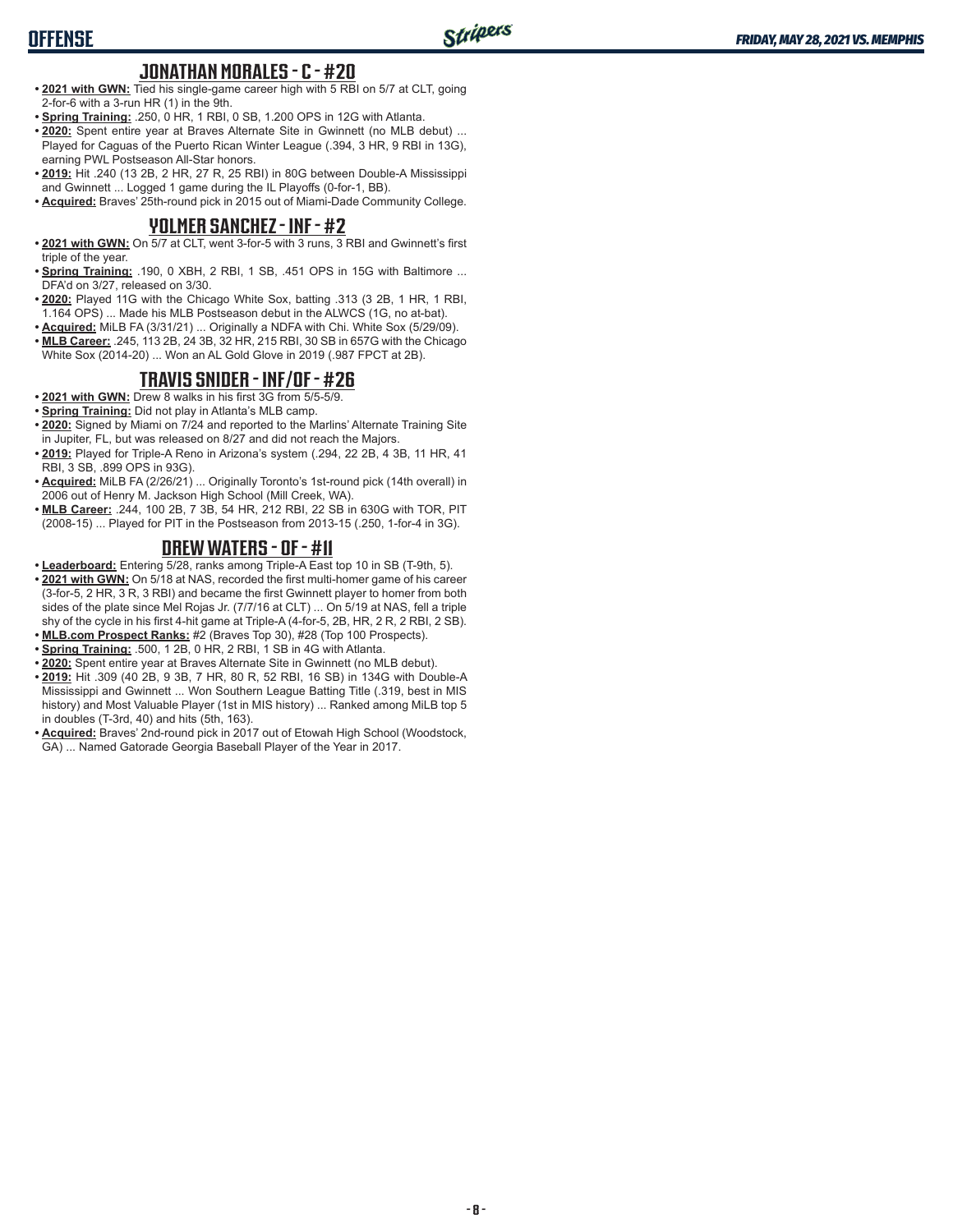## **SEASON SUMMARY**



## **TEAM HIGHS & LOWS**

| <b>OFFENSE:</b>                                                      |  |
|----------------------------------------------------------------------|--|
|                                                                      |  |
|                                                                      |  |
|                                                                      |  |
|                                                                      |  |
|                                                                      |  |
|                                                                      |  |
|                                                                      |  |
|                                                                      |  |
|                                                                      |  |
|                                                                      |  |
|                                                                      |  |
|                                                                      |  |
|                                                                      |  |
|                                                                      |  |
|                                                                      |  |
|                                                                      |  |
|                                                                      |  |
| <b>PITCHING:</b>                                                     |  |
|                                                                      |  |
|                                                                      |  |
| Most Runs Allowed, Inning4 (2x, last: 7th Inning, 5/18 at Nashville) |  |
|                                                                      |  |
|                                                                      |  |
|                                                                      |  |
|                                                                      |  |
|                                                                      |  |
|                                                                      |  |
|                                                                      |  |
| <b>DEFENSE:</b>                                                      |  |
|                                                                      |  |
|                                                                      |  |

Most Errors, Game ..................................................................3 (5/15 vs. Louisville) Most Stolen Bases Allowed, Game ............................. 2 (2x, last: 5/21 at Nashville) Most Caught Stealing, Game ...................................... 1 (4x, last: 5/22 at Nashville)

## **TEAM MISCELLANEOUS**

### **INDIVIDUAL HIGHS & LOWS**

| <b>HITTING (GAME):</b> |  |
|------------------------|--|
|                        |  |
|                        |  |
|                        |  |
|                        |  |
|                        |  |
|                        |  |
|                        |  |
|                        |  |
|                        |  |
|                        |  |
|                        |  |
|                        |  |
|                        |  |
|                        |  |

#### **PITCHING (GAME):**

| None |
|------|
|      |

#### **DEFENSE (GAME):**

### **STREAKS**

| OFFENSIVE (LONGEST IN 2021 ONLY): |  |  |  |
|-----------------------------------|--|--|--|
|-----------------------------------|--|--|--|

#### **PITCHING (LONGEST IN 2021 ONLY):**

## **LAST TIME IT HAPPENED (GWINNETT REGULAR-SEASON HISTORY)**

#### **INDIVIDUAL OFFENSE:**

|                                | Homers, Both Sides of Plate  Drew Waters (5/18/21 at Nashville)            |
|--------------------------------|----------------------------------------------------------------------------|
|                                |                                                                            |
|                                |                                                                            |
|                                | Back-to-Back-to-Back Homers  Arcia/Camargo/Demeritte (5/8/21 at Charlotte) |
|                                |                                                                            |
|                                |                                                                            |
|                                |                                                                            |
|                                |                                                                            |
|                                |                                                                            |
|                                |                                                                            |
|                                |                                                                            |
|                                |                                                                            |
|                                |                                                                            |
|                                |                                                                            |
| <b>INDIVIDUAL PITCHING:</b>    |                                                                            |
| <b>9 O-Inning Perfect Game</b> | Never                                                                      |

| 9.0-Inning No-Hitter (Solo)Todd Redmond (5/28/10 at Louisville)                |  |
|--------------------------------------------------------------------------------|--|
| 9.0-Inning No-Hitter (Comb.) Wooten/Marksberry/Ramirez (6/30/16 at Louisville) |  |
|                                                                                |  |
|                                                                                |  |
| 21 Consecutive Saves Converted Jairo Asencio (9/6/09-8/8/11)                   |  |
| 25.0-Inning Scoreless Streak Stephen Marek, 25.1 IP (6/6/10-8/2/10)            |  |

#### **TEAM OFFENSE:**

| <u>ILAM VII LIVJL.</u>     |  |
|----------------------------|--|
|                            |  |
|                            |  |
|                            |  |
|                            |  |
|                            |  |
|                            |  |
|                            |  |
|                            |  |
|                            |  |
|                            |  |
|                            |  |
|                            |  |
|                            |  |
|                            |  |
| <b>TEAM PITCHING:</b>      |  |
|                            |  |
|                            |  |
|                            |  |
|                            |  |
|                            |  |
|                            |  |
|                            |  |
|                            |  |
|                            |  |
| <b>TEAM DEFENSE:</b>       |  |
|                            |  |
|                            |  |
| <b>TEAM MISCELLANEOUS:</b> |  |

#### **TEAM MISCELLANEOUS:** 18-Run Margin of Victory .......................................... 5/7/21 at Charlotte (Won 19-1) 21-Run Margin of Defeat .........................................7/13/12 at Louisville (Lost 1-22)